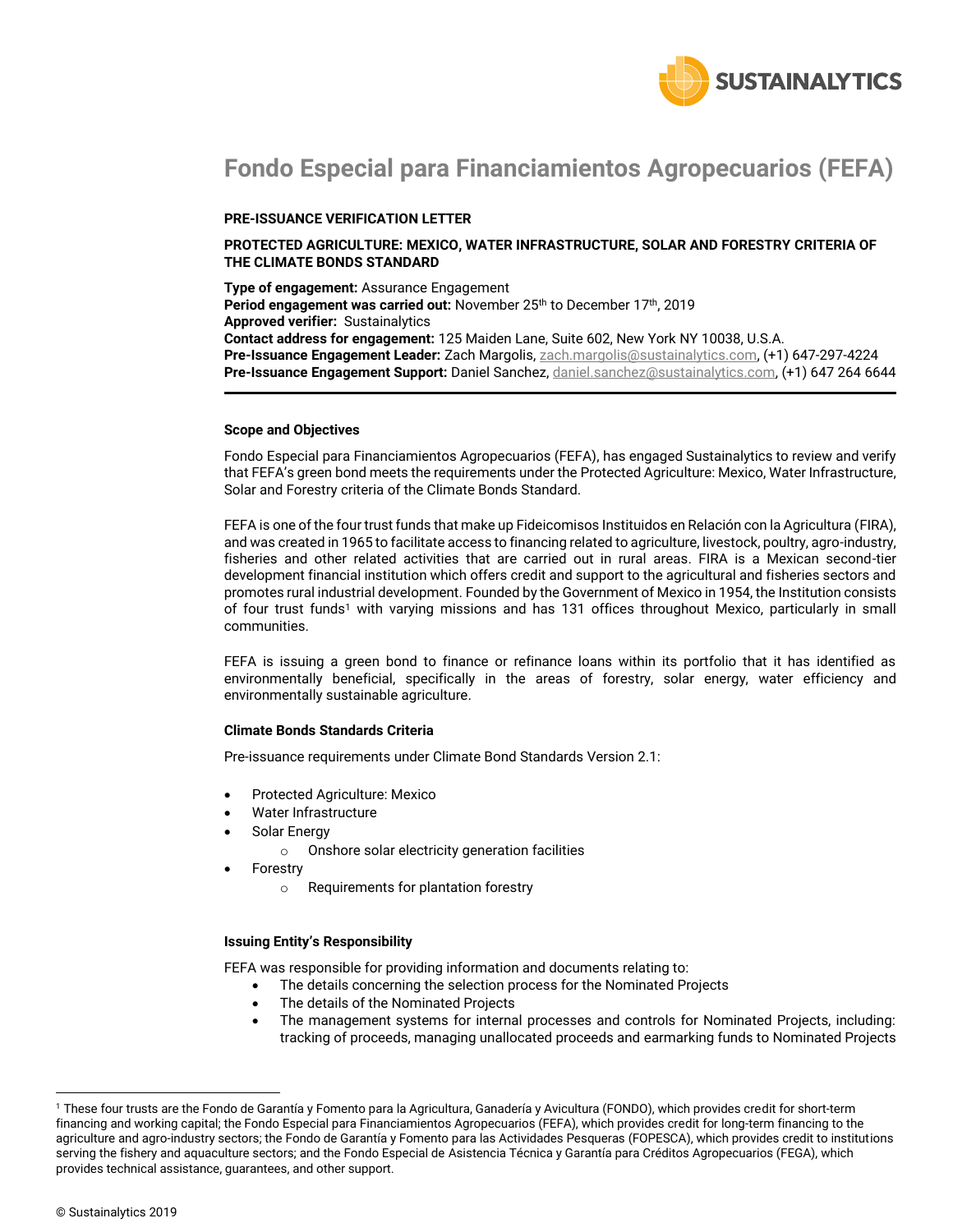

 The details of commitments for reporting prior to issuance, including: investment areas, management of unallocated proceeds and frequency of periodic Assurance Engagements

#### **Independence and Quality Control**

Sustainalytics, a leading provider of ESG and corporate governance research and ratings to investors, conducted the verification of FEFA's green bond, issued to finance Nominated Projects, and provided an independent opinion informing FEFA as to the conformance of the green bond with the Pre-Issuance requirements and Protected Agriculture: Mexico, and Water Infrastructure, Solar and Forestry criteria of the Climate Bonds Standard.

Sustainalytics has relied on the information and the facts presented by FEFA. Sustainalytics is not responsible if any aspect of the Nominated Projects referred to in this opinion including estimates, findings, opinions, or conclusions are incorrect. Thus, Sustainalytics shall not be held liable if any of the information or data provided by FEFA management and used as a basis for this assessment were not correct or complete.

Sustainalytics makes all efforts to ensure the highest quality and rigor during its assessment process and enlisted its Sustainability Bonds Review Committee to provide oversight over the assessment of the bond.

#### **Verifier's Responsibility**

The work undertaken as part of this engagement included conversations with relevant FEFA employees and review of relevant documentation to confirm the green bond's conformance with the Climate Bonds Certification Pre-Issuance Requirements, which include:

- Conformance of FEFA's green bond with the Climate Bonds Standard Version 2.1;
- Conformance with the Technical Criteria on Protected Agriculture: Mexico, Water Infrastructure, Solar and Forestry
- Conformance with the Internal Processes & Controls requirements
- Conformance with Reporting Prior to Issuance requirements

#### **Basis of the Opinion**

Sustainalytics conducted the verification in accordance with the Climate Bond Standard Version 2.1 and with International Standard on Assurance Engagements 3000 – Assurance Engagements other than Audits or Reviews of Historical Information.

Sustainalytics planned and performed the verification by obtaining evidence and other information and explanations that Sustainalytics considers necessary to give limited assurance that the FEFA Nominated Projects meet the requirements of the Climate Bond Standard. Upon reviewing evidence and other information, Sustainalytics is of the opinion that FEFA will ensure compliance with Climate Bond Standard requirements.

#### **Conclusion**

With the issuance of its second green bond, FEFA is aiming to finance protected agriculture, water management projects, solar energy and sustainable forest management that have an overall positive impact on the environment and promote the transition to a low carbon and climate resilient economy. Based on the limited assurance procedures conducted of FEFA's protected agriculture, water infrastructure, solar energy and forestry projects under the Protected Agriculture: Mexico, Water Infrastructure, Solar and Forestry criteria of the Climate Bonds Standard, nothing has come to Sustainalytics' attention that causes us to believe that, in all material aspects, FEFA's Nominated Projects are not in conformance with the Protected Agriculture: Mexico, Water Infrastructure, Solar and Forestry criteria of the Climate Bond Standard's Pre-Issuance Requirements.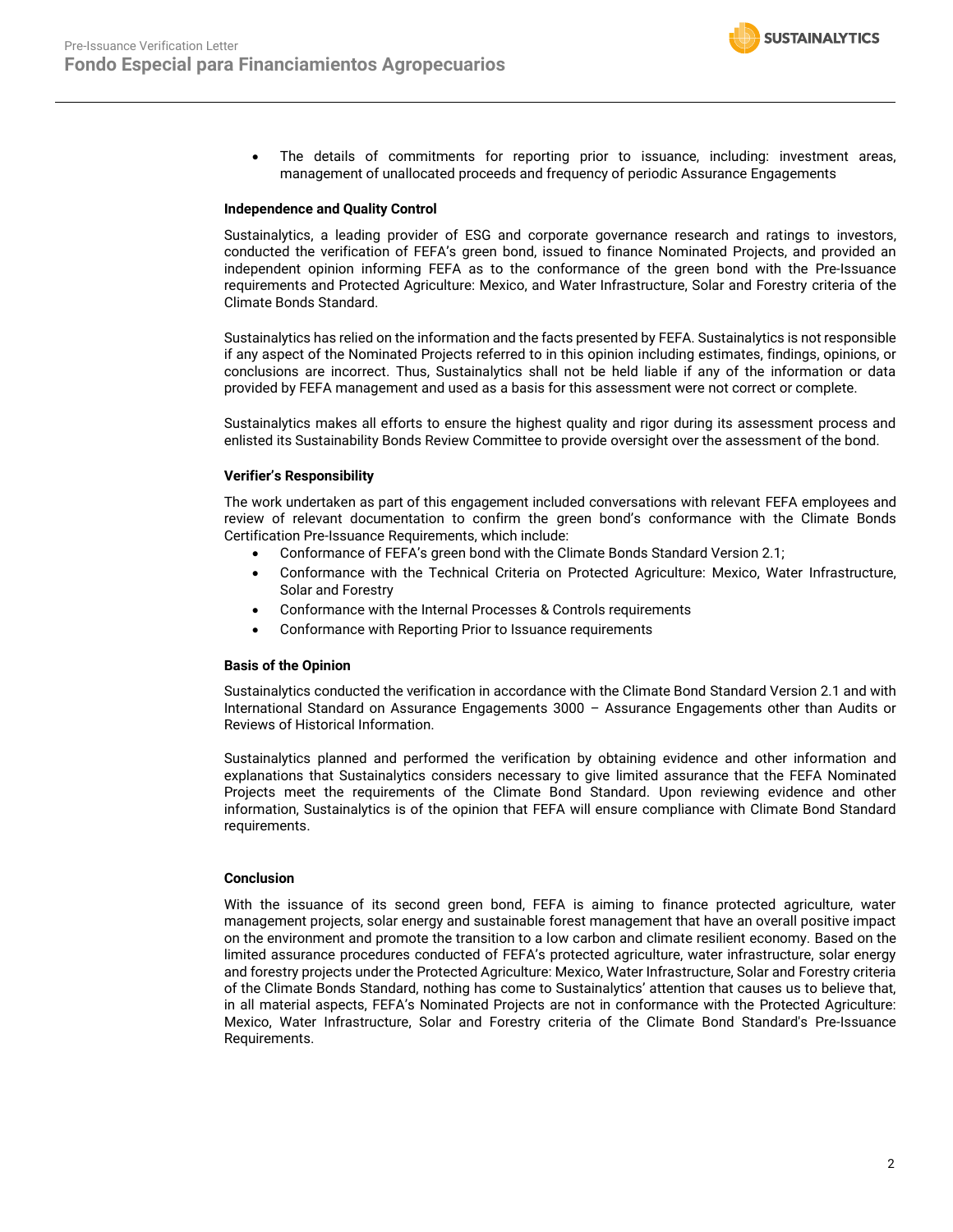# **Schedule 1A: Detailed Overview of Nominated Water Infrastructure Projects and Assets**

Details of the Nominated Projects are provided below, by category:

| <b>Type of investment</b>   |       | <b>Number of projects</b> |
|-----------------------------|-------|---------------------------|
| Irrigation, aspersion       |       |                           |
| Irrigation, dripping        |       |                           |
| Irrigation, micro-aspersion |       |                           |
|                             | Total |                           |

# **Schedule 1B: Detailed Overview of Nominated Solare Energy Projects and Assets**

Details of the Nominated Projects are provided below, by category:

| <b>Type of investment</b> | <b>Number of projects</b> |
|---------------------------|---------------------------|
| Photovoltaic system       |                           |
| Total                     |                           |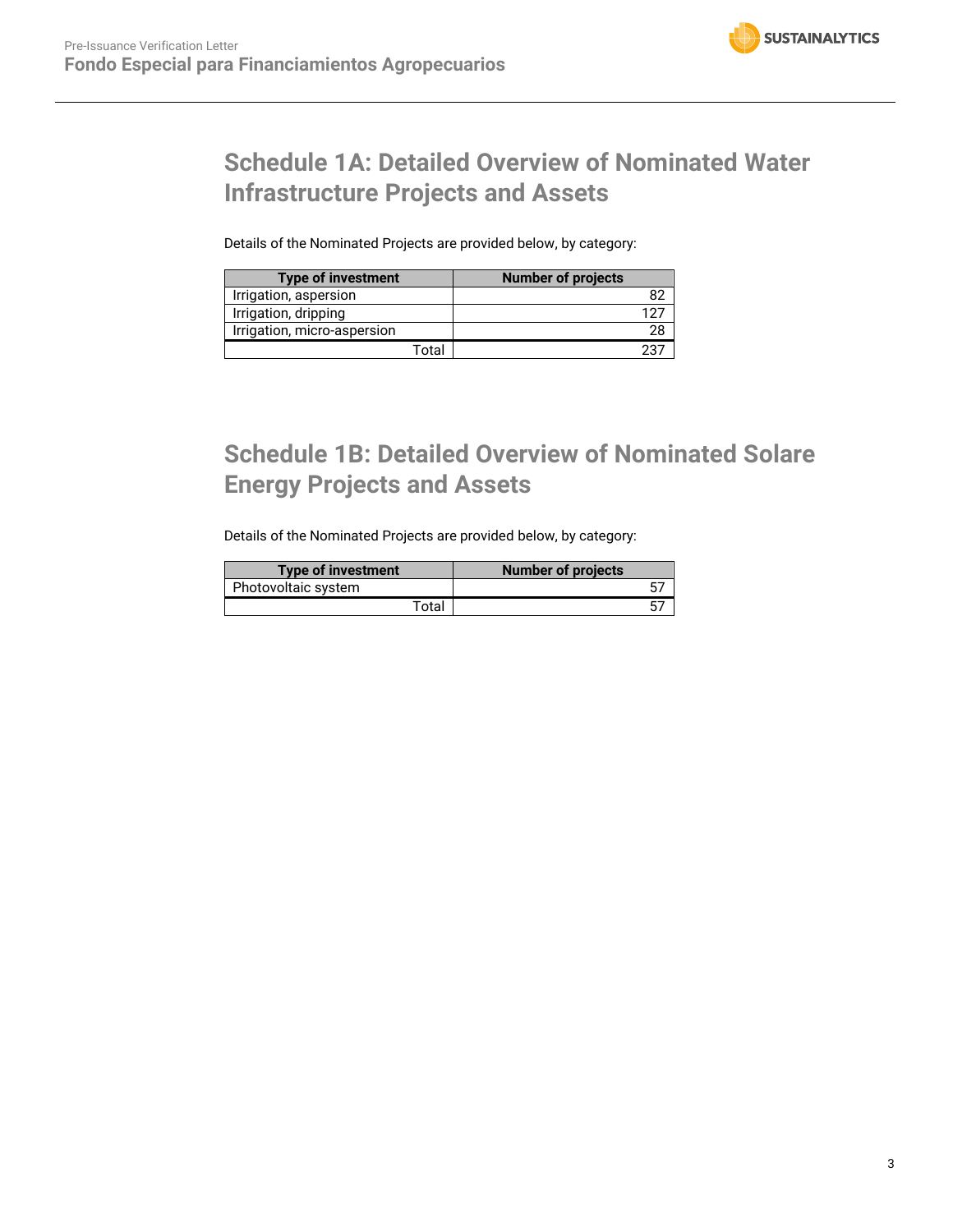

# **Schedule 2A: Pre-Issuance General Requirements**

| Selection of Nominated          | 1.1 Statement on the environmental objectives of the bond                                                                              |
|---------------------------------|----------------------------------------------------------------------------------------------------------------------------------------|
| Projects and Assets:            | 1.2 Confirmation that Nominated Projects and Assets meet the<br>Climate Bonds criteria                                                 |
|                                 | 1.3 Document a list of Nominated Projects and Assets                                                                                   |
|                                 | 1.4 Confirmation that Nominated Projects and Assets will not be<br>nominated to other Climate Bonds                                    |
|                                 | 1.5 Confirmation that Net Proceeds of the Green Bond shall not<br>be greater than the value of the Nominated Projects and<br>Assets    |
| Internal Processes and Controls | 2.1.1 Tracking of proceeds                                                                                                             |
|                                 | 2.1.2 Managing of unallocated proceeds                                                                                                 |
|                                 | 2.1.3 Earmarking funds to Nominated Projects and Assets                                                                                |
| Reporting Prior to Issuance     | 3.1.1 Investment area of Nominated Projects and Assets                                                                                 |
|                                 | 3.1.2 Intended types of temporary investments for the<br>management of unallocated proceeds                                            |
|                                 | 3.1.3 Approach of Verifier                                                                                                             |
|                                 | 3.1.4 Whether periodic Assurance Engagement will be undertaken,<br>and the expected frequency of any periodic Assurance<br>Engagements |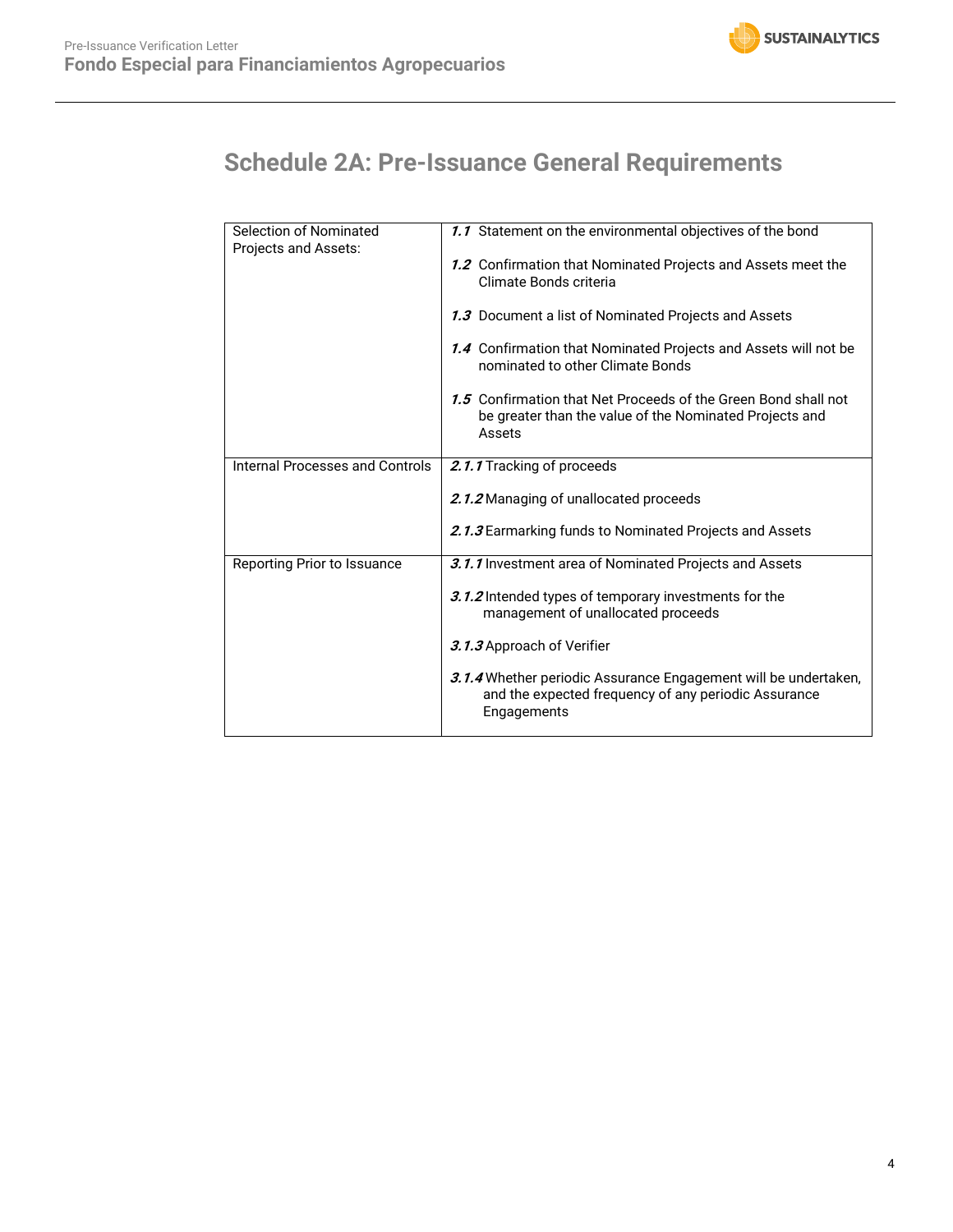# **Schedule 2B: Conformance to the Pre-Issuance Requirements**

| <b>Procedure Performed</b>                                                                    | <b>Factual Findings</b>                                                                                                                                                                                                                                                                                                                                                                                                                                                                                                                                                                                                                                                                                                                                                                                                           | <b>Error</b> or<br><b>Exceptions</b><br><b>Identified</b> |
|-----------------------------------------------------------------------------------------------|-----------------------------------------------------------------------------------------------------------------------------------------------------------------------------------------------------------------------------------------------------------------------------------------------------------------------------------------------------------------------------------------------------------------------------------------------------------------------------------------------------------------------------------------------------------------------------------------------------------------------------------------------------------------------------------------------------------------------------------------------------------------------------------------------------------------------------------|-----------------------------------------------------------|
| Verification of requirements<br>specified under Selection of<br>Nominated Projects and Assets | 1.1 The objective of the bond is to primarily use<br>proceeds to finance or refinance loans within<br>its portfolio that it has identified as<br>environmental beneficial, specifically in the<br>areas of environmentally sustainable<br>agriculture, water efficiency, solar energy and<br>sustainable forest management.<br>1.2 The Nominated Projects and Assets meet the<br>Protected Agriculture: Mexico, Water<br>Infrastructure, Solar and Forestry criteria of the<br>Climate Bond Standard.<br>1.3 The Nominated Projects and Assets include:<br>Refer to Schedule 1A & 1B, above.<br>1.4 FEFA's management confirms that the projects<br>shall not be nominated to other Climate Bonds.<br>1.5 FEFA's management confirms that the net<br>proceeds of the bond shall not be greater than<br>the value of the projects. | None                                                      |
| Verification of requirements<br>specified under Internal<br><b>Processes and Controls</b>     | 2.1.1 FEFA's management confirms that proceeds<br>will be segregated and tracked in a systematic<br>manner and will be exclusively used to finance<br>Nominated Projects.<br>2.1.2 FEFA's management confirms that until<br>allocation to eligible projects, unallocated funds<br>will be held in liquid assets, bank accounts of<br>the institutions, or temporarily invested in line<br>with FEFA's liquidity management policy.<br>2.1.3 FEFA's management has confirmed that the<br>institution will use its internal accounting and<br>credit management systems to track the green<br>bond proceeds and will register eligible projects<br>in that system.                                                                                                                                                                  | None                                                      |
| Verification of requirements<br>specified under Reporting Prior<br>to Issuance                | 3.1.1 FEFA's management confirms that the<br>proceeds of the transaction will primarily be<br>used to finance and refinance loans to eligible<br>protected agriculture, water resource<br>management, solar or forest management<br>projects.<br>3.1.2 FEFA's management confirms that unallocated<br>proceeds will be held in liquid assets, bank<br>accounts of the institution, or temporarily                                                                                                                                                                                                                                                                                                                                                                                                                                 | None                                                      |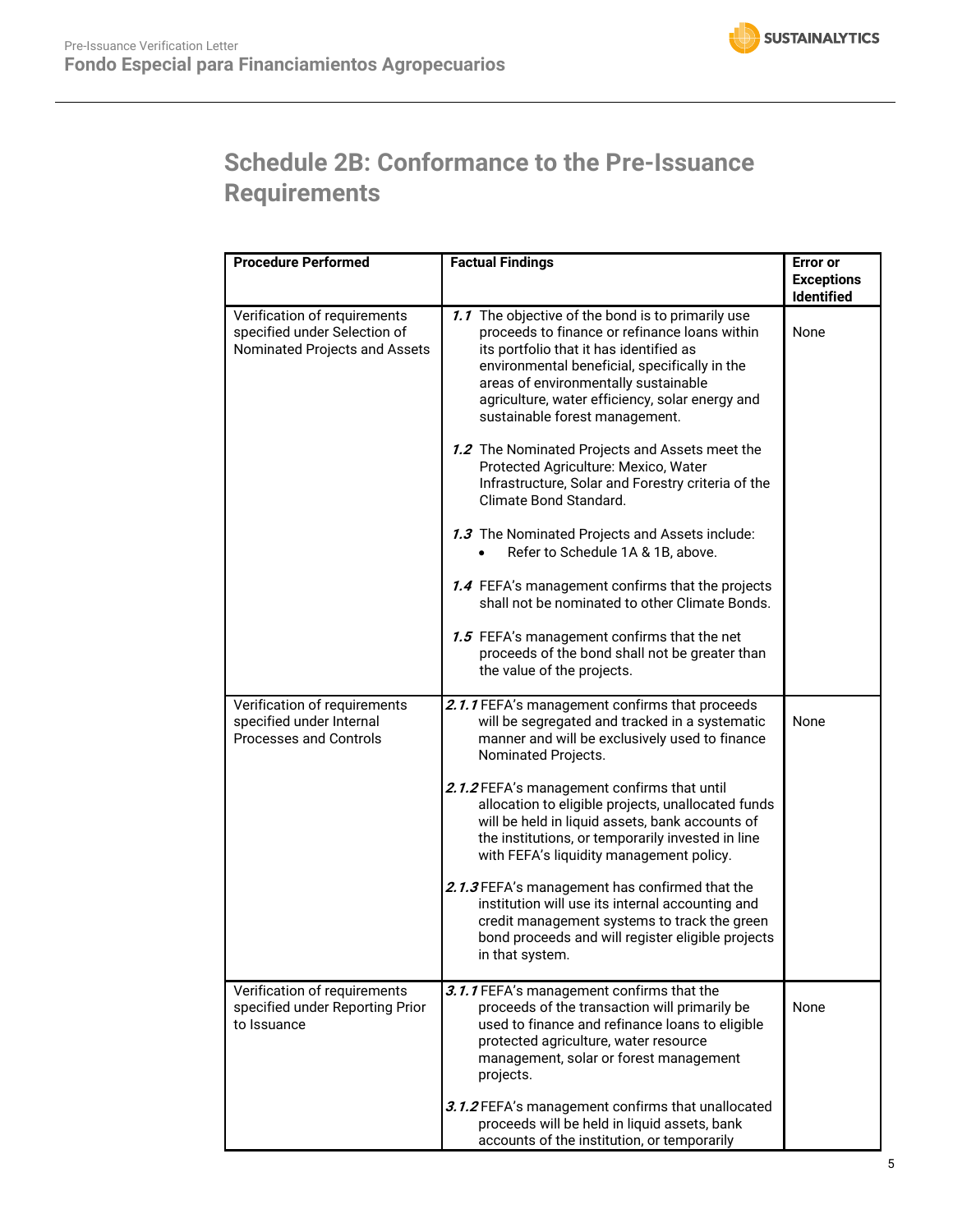

| invested in line with FEFA's liquidity<br>management policy.                                                                                                                                                                                                                                                                                                                                                                                                                                                                                                                                                                                         |  |
|------------------------------------------------------------------------------------------------------------------------------------------------------------------------------------------------------------------------------------------------------------------------------------------------------------------------------------------------------------------------------------------------------------------------------------------------------------------------------------------------------------------------------------------------------------------------------------------------------------------------------------------------------|--|
| 3.1.3 The bond's offer letter confirms that an<br>approved third party verifier has been appointed<br>to confirm the bond's conformance with pre<br>and post issuance requirements of the<br>Protected Agriculture: Mexico, Water<br>Infrastructure, Solar Energy and Forestry criteria<br>of the Climate Bonds Standard.<br>3.1.4 The bond's offer letter confirms that an<br>approved third party verifier will conduct<br>periodic assurance within a year's time to<br>reaffirm conformance of the bond with the<br>Protected Agriculture: Mexico, Water<br>Infrastructure, Solar Energy and Forestry criteria<br>of the Climate Bonds Standard. |  |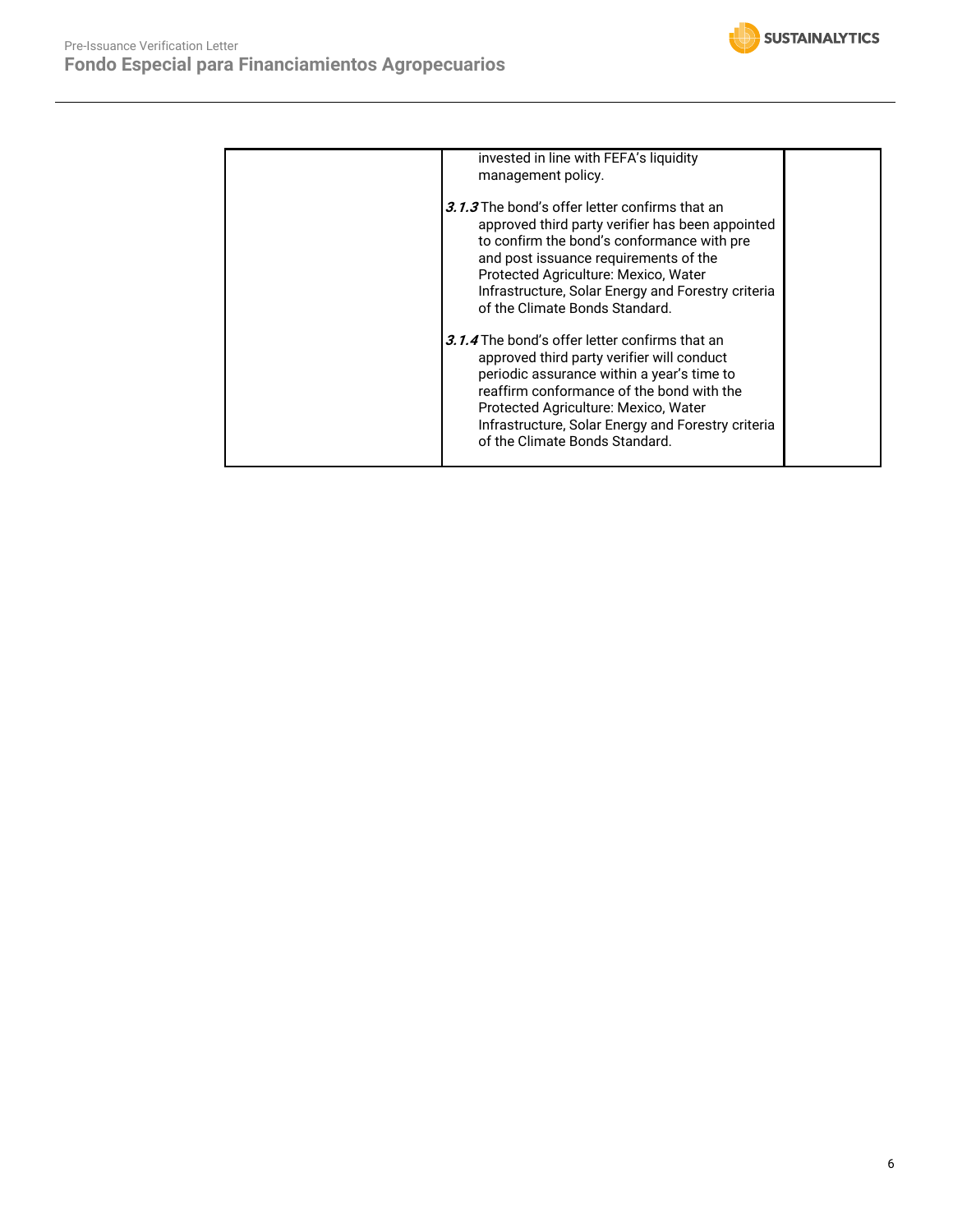# **Schedule 3: Mitigation Assessment and Scorecard for Evaluating the Issuer's Vulnerability Assessment & Adaptation Plan for Water Infrastructure Projects**

## *A. Mitigation Theme*

The Mitigation Theme has two major categories: (1) the determination of project- related emissions, and (2) determination of emissions reduced/avoided. Eligibility for certification under this theme is determined through existing methodologies deemed acceptable under the Water Climate Bonds Standard (e.g. CDM, American Carbon Registry, etc.)

Under the guidance of the methodology selected, the Issuer must propose a clear GHG baseline, which must describe the calculations and assumptions (inputs) used to arrive at that baseline. Issuers must also estimate net expected GHG impact (mitigation impact >0) compared to Business As Usual, as well as a credible, independently verifiable, method of tracking impact over the life of the bond. Conservative assumptions, values and procedures must be used to ensure that the GHG emission reductions or removals are not overestimated.

*This GHG data does not need to be made public as part of the verification letter. Once this information has been provided to Sustainalytics, and it can be determined that the projects have a net positive impact regarding GHG emissions, then Sustainalytics will include a statement in the verification letter saying that this data has been assessed and that FEFA complies with the mitigation component of the CBI water infrastructure criteria.* 

## *RESPONSE:*

Efficient water use projects refer mainly to the automation of agricultural irrigation. The water used in agriculture represents 76.3% of the 85,664 million cubic meters that are reported as consumed in Mexico. The application efficiency of gravity or traditional irrigation (BAU scenario) is 60%, which means that during the application of irrigation almost half of the water is wasted, and therefore the amount of energy used for pumping.

The main variables that impact greenhouse gas emissions (GHG) are related to the energy consumption of the pumping equipment used in agricultural irrigation, directly related to the projects that will support the first emission of green bonds on efficient use of the water. This consumption has two factors: the efficiency of the pump, which refers to the energy consumption for each hour of work of the engine and the efficiency of irrigation application that is the water used and the number of hours required to irrigate one hectare. FIRA projects related to the efficient use of water, include technologies that reduce the number of pumping hours, due to a lower amount of water used and, therefore, the reduction of GHG emissions. The tables below illustrate two different greenhouse gas emissions scenarios resulting from the automation of irrigation equipment. The first scenario shows  $CO<sub>2</sub>$  emissions savings that do not include the rehabilitation or replacement of pumping equipment, whereas the second scenario shows  $CO<sub>2</sub>$  emissions savings with the rehabilitation of pumping equipment.

### Scenario 1:

The automation of irrigation does not include the rehabilitation or replacement of pumping equipment. For each technical hectare, 15% of  $CO<sub>2</sub>$  emissions are saved.

| Calculation of savings of CO <sub>2</sub> emissions by automation of irrigation, without rehabilitation or replacement of<br>pumping equipment. |                                                       |                                                      |                               |                             |                                                             |                           |
|-------------------------------------------------------------------------------------------------------------------------------------------------|-------------------------------------------------------|------------------------------------------------------|-------------------------------|-----------------------------|-------------------------------------------------------------|---------------------------|
| Type of<br>technology                                                                                                                           | Water<br>consumption<br>by<br>technology <sup>1</sup> | <b>Total energy</b><br>by<br>technology <sup>3</sup> | Total energy<br>by technology | Coefficient of<br>emissions | Total CO <sub>2</sub><br>emissions<br>per irrigated<br>area | Mitigation<br>per hectare |
|                                                                                                                                                 | M3/Ha/Cycle                                           | Kwh/1000<br>m3                                       | Kwh/ha                        | Non-<br>dimensional         | ton $CO2/ha$                                                | ton $CO2/ha$              |
| <b>Baseline</b><br>$(BAU)$ -<br>Traditional<br>irrigation                                                                                       | 7.500                                                 | 561                                                  | 4.205.08                      | 0.58                        | 2.45                                                        |                           |
| Localized<br>irrigation <sup>2</sup>                                                                                                            | 5.000                                                 | 716                                                  | 3,582.10                      | 0.58                        | 2.08                                                        | 0.3626                    |
| Total percent                                                                                                                                   |                                                       |                                                      |                               |                             |                                                             | 15%                       |

Source: FIRA, CONAGUA, CRE and information obtained directly with producer organizations (Irrigation Modules).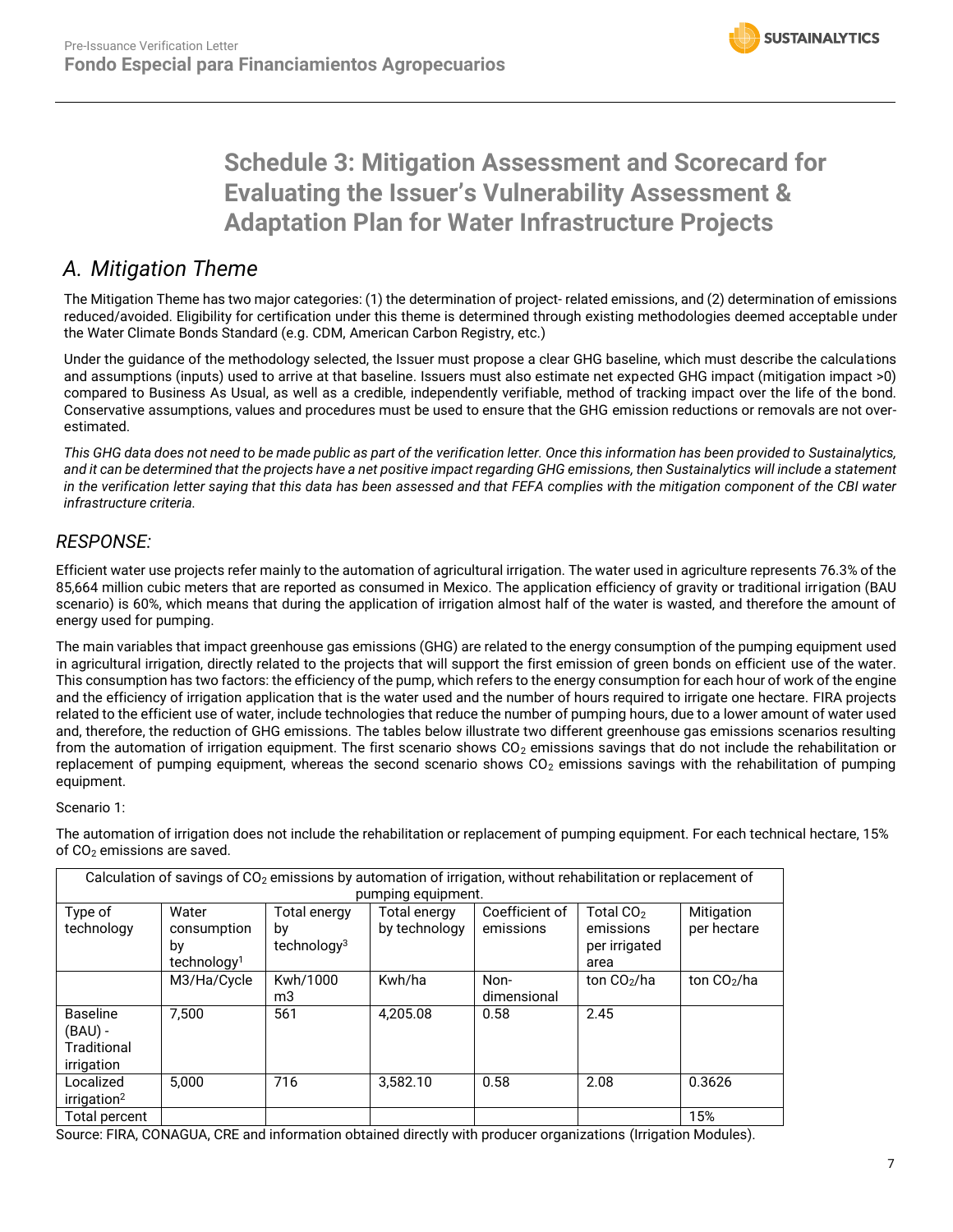

### Considerations:

1/ The production of corn in the state of Sinaloa was taken as a base

2/ Includes drip irrigation and sprinkler irrigation.

3/ Considers the energy demand to apply irrigation.

The water consumption is considered BAU, irrigation by gravity, in taking of plot.

Parametric values were considered in water consumption by technology.

### Scenario 2

The technologies include the rehabilitation of the well or the change of equipment, and the irrigation located at plot level, there is mitigation in emissions of up to 60%.

| Calculation of savings of CO <sub>2</sub> emissions by automation of irrigation, with rehabilitation or replacement of pumping<br>equipment. |                                                       |                                                      |                                      |                             |                                                             |                           |
|----------------------------------------------------------------------------------------------------------------------------------------------|-------------------------------------------------------|------------------------------------------------------|--------------------------------------|-----------------------------|-------------------------------------------------------------|---------------------------|
| Type of<br>technology                                                                                                                        | Water<br>consumption<br>by<br>technology <sup>1</sup> | <b>Total energy</b><br>by<br>technology <sup>3</sup> | <b>Total energy</b><br>by technology | Coefficient of<br>emissions | Total CO <sub>2</sub><br>emissions<br>per irrigated<br>area | Mitigation<br>per hectare |
|                                                                                                                                              | M3/Ha/Cycle                                           | Kwh/1000<br>mЗ                                       | Kwh/ha                               | Non-<br>dimensional         | ton $CO2/ha$                                                | ton $CO2/ha$              |
| <b>Baseline</b><br>$(BAU)$ -<br>Traditional<br>irrigation                                                                                    | 7.500                                                 | 561                                                  | 4.205.08                             | 0.58                        | 2.45                                                        |                           |
| Localized<br>irrigation <sup>2</sup>                                                                                                         | 5,000                                                 | 334                                                  | 1.670.00                             | 0.58                        | 0.97                                                        | 1.48                      |
| Total percent                                                                                                                                |                                                       |                                                      |                                      |                             |                                                             | 60%                       |

Source: FIRA, CONAGUA, CRE and information obtained directly with producer organizations (Irrigation Modules).

Considerations:

1/ The production of Corn in the state of Sinaloa was taken as a base

2/ Includes drip irrigation and sprinkler irrigation.

3/ Considers the energy demand to apply irrigation.

The water consumption is considered BAU, irrigation by gravity, in taking of plot.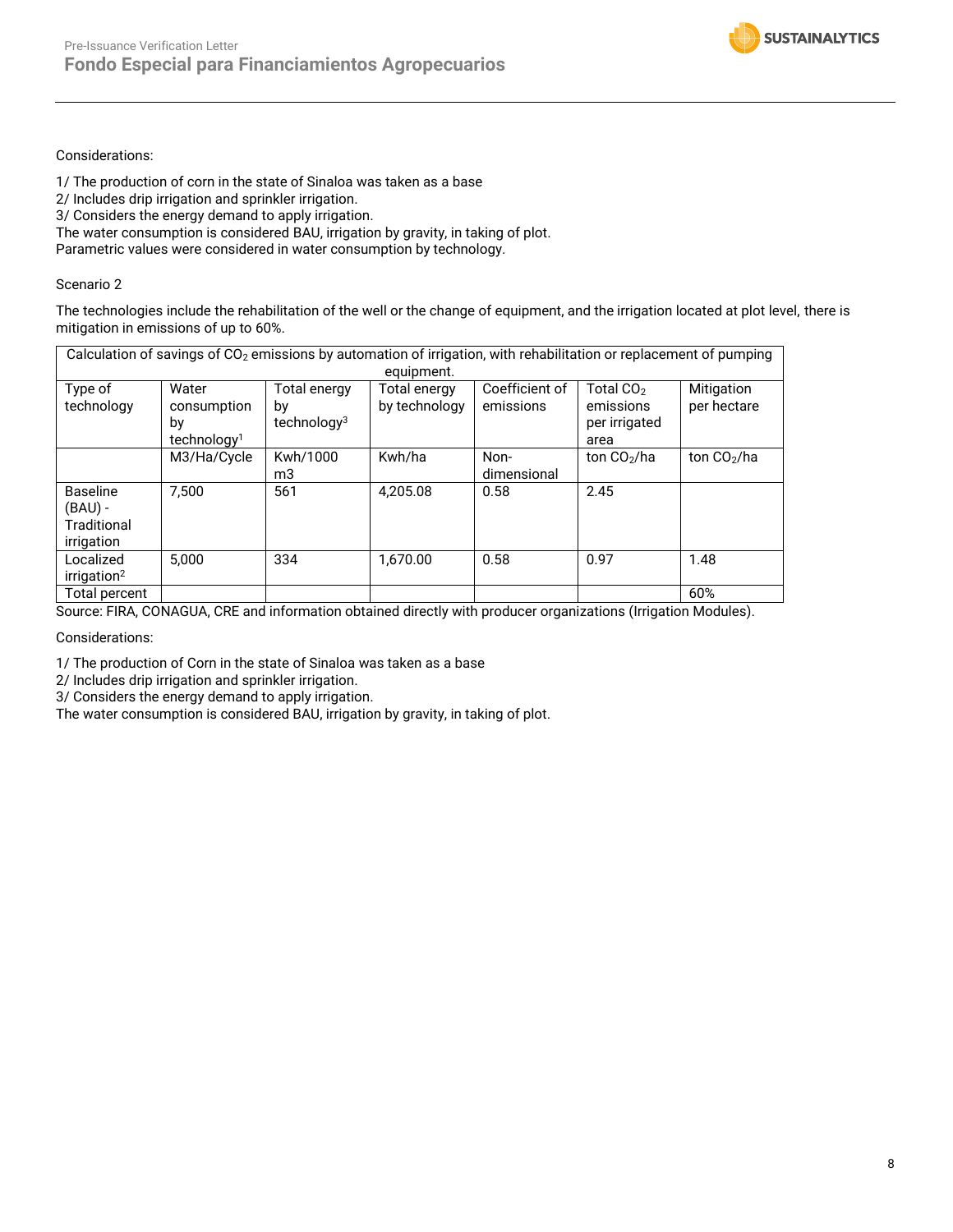

# *B. Adaptation Theme*

## SECTION 1: ALLOCATION

(To be completed for all water infrastructure assets)

| <b>Criteria</b>                                                                                                                                                                                                                                                                                                                                                                                                                                                                                                         | Evidence (E)<br>Disclosure (D) | Max<br><b>Score</b> | <b>Actual Score</b> |
|-------------------------------------------------------------------------------------------------------------------------------------------------------------------------------------------------------------------------------------------------------------------------------------------------------------------------------------------------------------------------------------------------------------------------------------------------------------------------------------------------------------------------|--------------------------------|---------------------|---------------------|
| 1.1 Are there accountability mechanisms in place for the<br>management of water allocation that are effective at a sub-basin<br>and/or basin scale?                                                                                                                                                                                                                                                                                                                                                                     | D                              | 1                   | 1                   |
| <b>RESPONSE:</b><br>Yes, there are mechanisms for the administration of national water<br>concessions. In the National Law of National Waters (LAN), in its fourth<br>Title, national waters; Chapter II, concessions and assignments, in<br>general, allocations of water concessions for their use are legislated.<br>Likewise, articles 30 to 32 establish the functions of the Public Registry<br>of Water Rights, which is in charge of administering the concession<br>titles, and all their modifications.       |                                |                     |                     |
| 1.2 Are the following factors taken into account in the definition<br>of the available resource pool?<br>Non-consumptive uses (e.g., navigation,<br>А.<br>hydroelectricity)<br><b>Environmental flow requirements</b><br>В.<br>Dry season minimum flow requirements<br>C.<br>Return flows (how much water should be returned to<br>D.<br>the resource pool, after use)<br>Inter-annual and inter-seasonal variability<br>Е.<br><b>Connectivity with other water bodies</b><br>F.<br><b>Climate change impacts</b><br>G. | E                              | 7                   | 4                   |
| <b>RESPONSE:</b>                                                                                                                                                                                                                                                                                                                                                                                                                                                                                                        |                                |                     |                     |
| The state water programs (PHE), as well as the Water Atlas (AA) published<br>by CONAGUA, consider the following:                                                                                                                                                                                                                                                                                                                                                                                                        |                                |                     |                     |
| a. non-consumptive uses (power generation, at the basin level in the PHE)                                                                                                                                                                                                                                                                                                                                                                                                                                               |                                |                     |                     |
| b. The environmental impacts of water at the national level (AA, section 4.8<br>conservation of nature and its services) are measured and "renewable<br>water" (AA) is calculated.                                                                                                                                                                                                                                                                                                                                      |                                |                     |                     |
| e. Water availability is monitored annually.<br>g. An objective of the PHE is to assess the effects of climate change on the<br>hydrological cycle and its effects on the environment (PHE).                                                                                                                                                                                                                                                                                                                            |                                |                     |                     |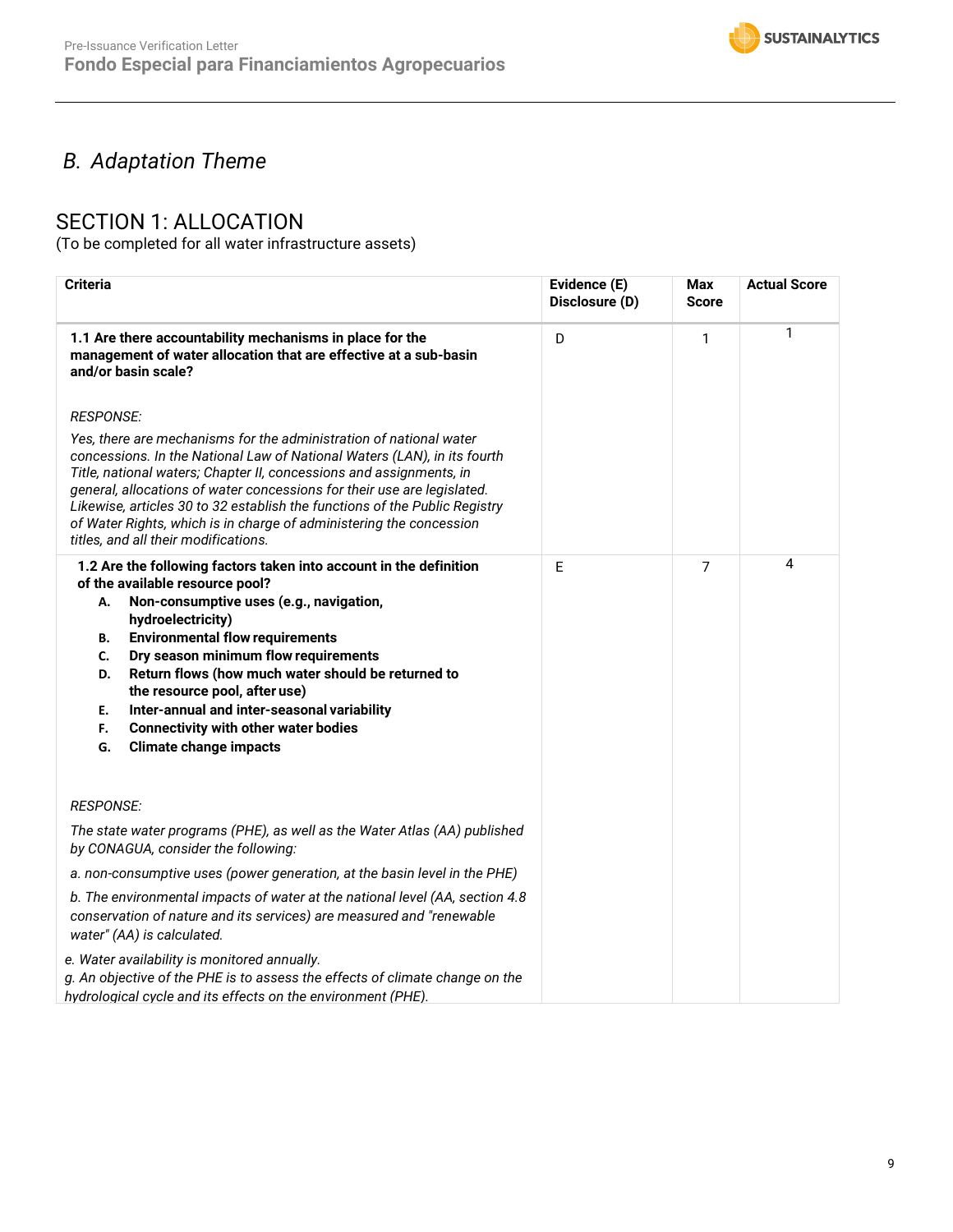

| 1.3 Is there a distinction between the allocation regimes used in<br>"normal" times and in times of "extreme/severe" water shortage?                                                                                                                                                                                                                                                                                                                                       | F |  |
|----------------------------------------------------------------------------------------------------------------------------------------------------------------------------------------------------------------------------------------------------------------------------------------------------------------------------------------------------------------------------------------------------------------------------------------------------------------------------|---|--|
| <i>RESPONSE:</i><br>Yes, in art. 13 Bis 4 of the LAN, it is considered that watershed<br>councils should resolve possible temporary limitations on existing<br>water rights to face extreme situations, including extreme scarcity and<br>pollution and risks that compromise the sustainability of ecosystems.<br>The councils determine droughts or scarcity problems<br>based on measurements of the hydrometric network (measuring<br>stations) (according to the PHE) |   |  |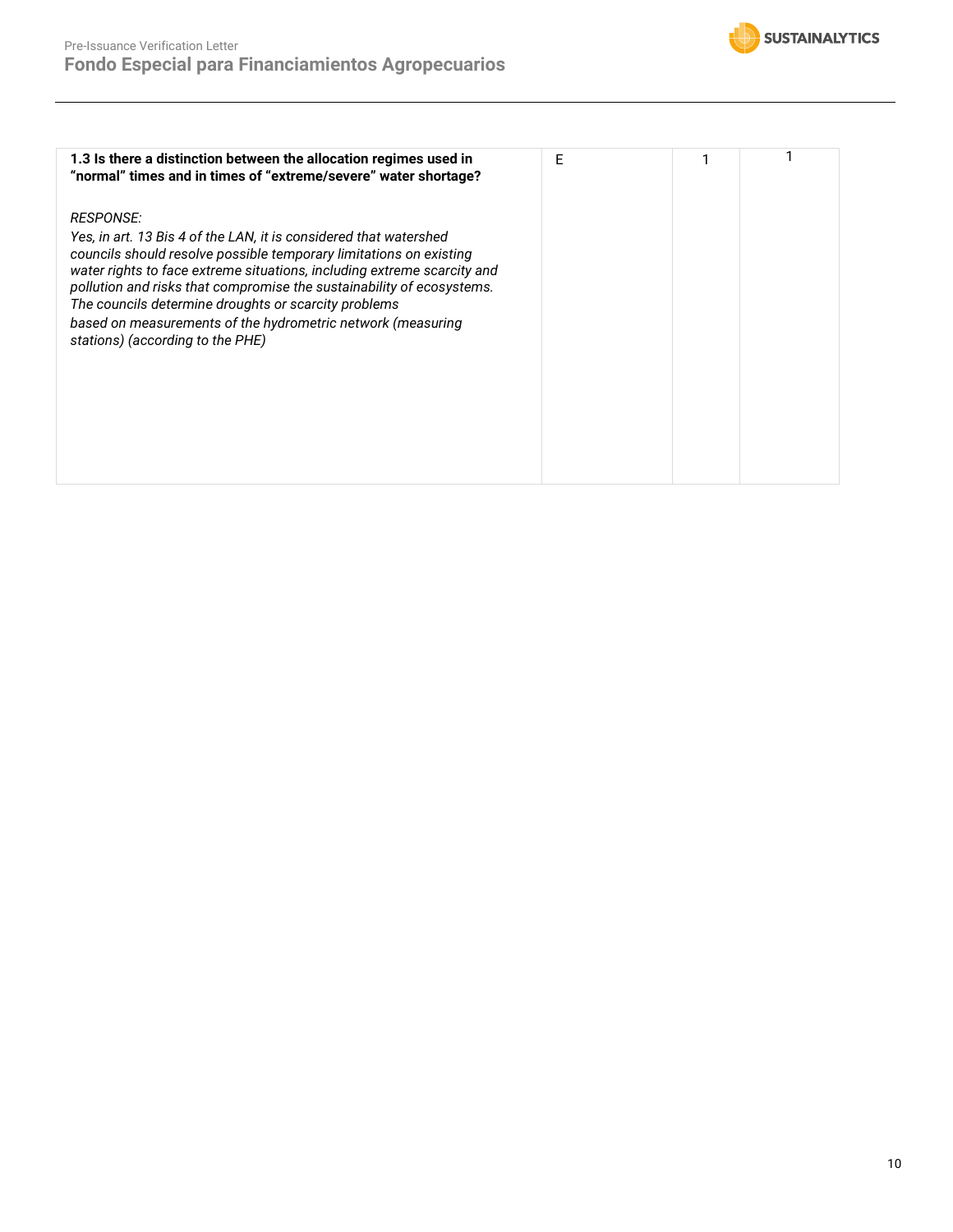

| 1.4 What arrangements are in place, if any, to accommodate the<br>potentially adverse impacts of climate change on the resource pool?<br>(E.g. using best available science to plan for future changes in<br>availability, undertaking periodic monitoring and updating of available<br>pool.)                                                                                                                                          | E | 1 | 1 |
|-----------------------------------------------------------------------------------------------------------------------------------------------------------------------------------------------------------------------------------------------------------------------------------------------------------------------------------------------------------------------------------------------------------------------------------------|---|---|---|
| <b>RESPONSE:</b>                                                                                                                                                                                                                                                                                                                                                                                                                        |   |   |   |
| Art. 38,39 and 41 of the LAN establish mechanisms to establish disaster<br>zones, regulated zones, closed areas or water reserves in cases of<br>overexploitation, emergencies, pollution, extraordinary droughts, among<br>others, to guarantee the flows minimum for ecological protection,<br>among others.                                                                                                                          |   |   |   |
| In the PHE, projects are established that offer solutions to the problems<br>found at the regional level.                                                                                                                                                                                                                                                                                                                               |   |   |   |
| In the General Law on Climate Change, Title Four on National Climate<br>Change Policy; Chapter II Adaptation, Art.28, establishes the validity of a<br>National Adaptation Policy within the framework of the National System<br>of Climate Change, where strategies are proposed, among others, for the<br>management of water resources and agricultural activities.                                                                  |   |   |   |
| On the other hand, art. 30 contemplates, among others, the following:                                                                                                                                                                                                                                                                                                                                                                   |   |   |   |
| X. Prepare the diagnoses of damages in the water ecosystems, on the<br>available volumes of water and their territorial distribution;                                                                                                                                                                                                                                                                                                   |   |   |   |
| XI. Promote the sustainable use of surface and underground water<br>sources;                                                                                                                                                                                                                                                                                                                                                            |   |   |   |
| XII. Promote the recharge of aquifers, the mechanization of the surface<br>irrigation in the country, the production under conditions of practices of<br>sustainable agriculture and sustainable practices of livestock, forestry,<br>fishing and aquaculture; the development of resistant varieties, short<br>cycle replacement crops and early warning systems on seasonal<br>forecasts with precipitation or abnormal temperatures; |   |   |   |
| XIII. Promote the collection of fees and the establishment of tariff<br>systems for water uses that include payment for the hydrological<br>environmental services provided by ecosystems in order to allocate<br>them for their conservation;                                                                                                                                                                                          |   |   |   |
| There is also a National Atlas of Vulnerability to Climate Change, which<br>is a tool that shows territorial vulnerability, current and future, related to<br>the climate to contribute to decision making in terms of adaption to<br>climate change                                                                                                                                                                                    |   |   |   |
| 1.5 Are there plans to define "exceptional" circumstances, such as an<br>extended drought, that influence the allocation regime? (E.g., triggers<br>water use restrictions, reduction in allocations according to pre-<br>defined priority uses, suspension of the regime plan, etc.)                                                                                                                                                   | E | 1 | 1 |
| <b>RESPONSE:</b>                                                                                                                                                                                                                                                                                                                                                                                                                        |   |   |   |
| Art. 38,39 and 41 of the LAN establish mechanisms to establish disaster<br>zones, regulated zones, closed areas or water reserves in cases of<br>overexploitation, emergencies, pollution, extraordinary droughts, among<br>others, to guarantee the flows minimum for ecological protection, among<br>others.                                                                                                                          |   |   |   |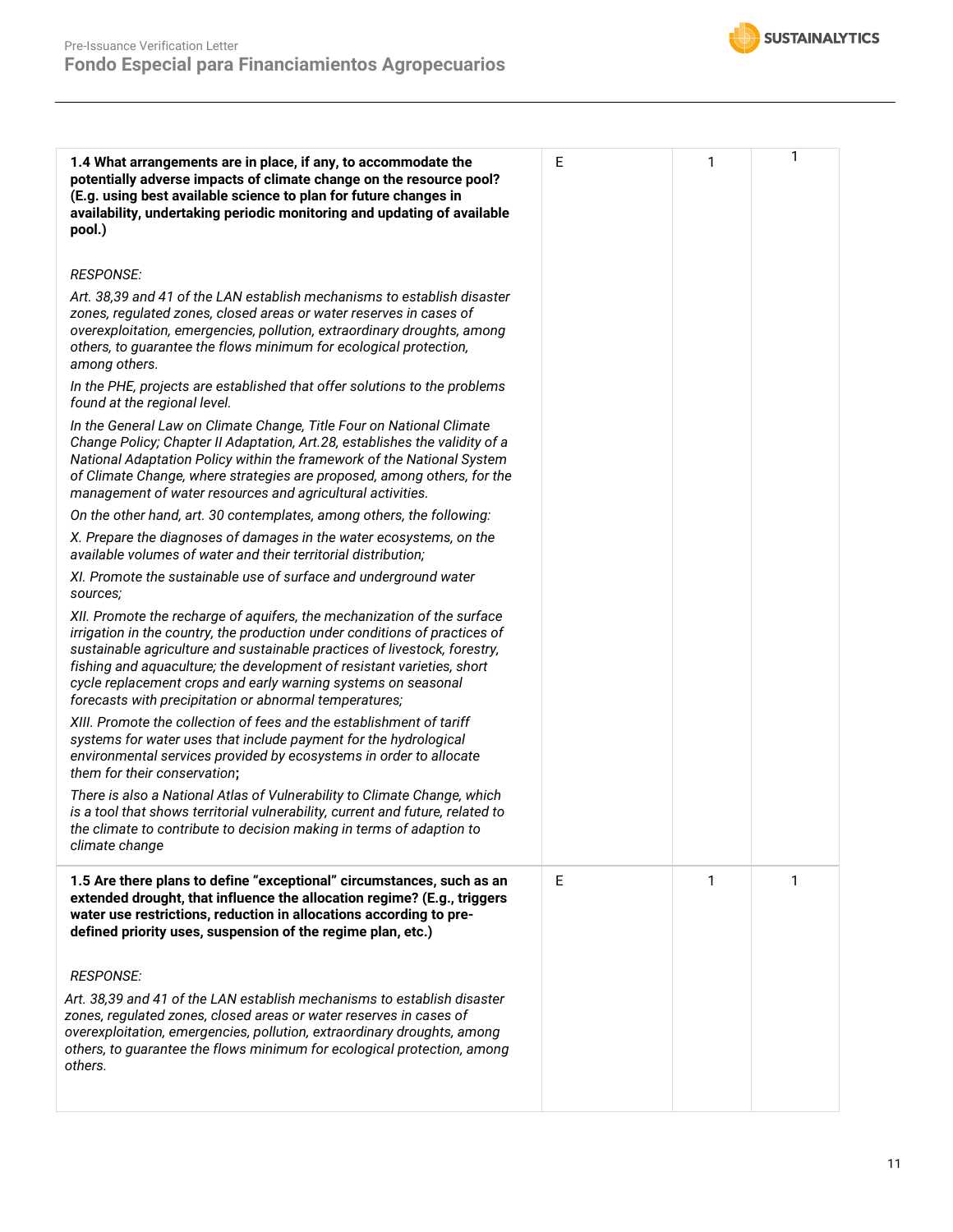

| 1.6 For international / transboundary basins, is there a legal mechanism<br>in place to define and enforce water basin allocation agreements?                                                                                                                                                                                                                                                                                                                                                                                                                                                                                                                                                                                                                                                                                                                                                                                                                                                                                                                                                                                                                                  | D | 1 | 1 |
|--------------------------------------------------------------------------------------------------------------------------------------------------------------------------------------------------------------------------------------------------------------------------------------------------------------------------------------------------------------------------------------------------------------------------------------------------------------------------------------------------------------------------------------------------------------------------------------------------------------------------------------------------------------------------------------------------------------------------------------------------------------------------------------------------------------------------------------------------------------------------------------------------------------------------------------------------------------------------------------------------------------------------------------------------------------------------------------------------------------------------------------------------------------------------------|---|---|---|
| (answer may be NA)                                                                                                                                                                                                                                                                                                                                                                                                                                                                                                                                                                                                                                                                                                                                                                                                                                                                                                                                                                                                                                                                                                                                                             |   |   |   |
| <b>RESPONSE:</b><br>Through the International Commissions on Boundaries and Waters<br>between Mexico and Guatemala, Mexico-Belize, Mexico-United States,<br>recommendations are made among governments to resolve bilateral<br>boundary and water issues.<br>The Treaty between the Government of the United Mexican States and<br>the Government of the United States of America of the distribution of<br>the international waters of the Colorado, Tijuana and Bravo rivers, from<br>Fort Quitman, Texas, to the Gulf of Mexico determines the mechanisms                                                                                                                                                                                                                                                                                                                                                                                                                                                                                                                                                                                                                   |   |   |   |
| of distribution in the northern inter-frontier basins. The treaty specifies<br>that the United States of America must deliver annually to Mexico 1<br>850.2 million cubic meters. In turn, Mexico must supply what amounts<br>to a minimum volume of 2 158.6 million cubic meters in the Rio Grande<br>basin.                                                                                                                                                                                                                                                                                                                                                                                                                                                                                                                                                                                                                                                                                                                                                                                                                                                                  |   |   |   |
| 1.7 Are water delivery agreements defined on the basis of actual in situ<br>seasonal/annual availability instead of volumetric or otherwise inflexible<br>mechanisms?                                                                                                                                                                                                                                                                                                                                                                                                                                                                                                                                                                                                                                                                                                                                                                                                                                                                                                                                                                                                          | E | 1 | 1 |
| <b>RESPONSE:</b><br>Yes, the water concession stipulates that the delivery of the volume is not<br>guaranteed, but that the availability of water is subject to climatic<br>conditions. In agriculture, in the dry season, the extension and agricultural<br>crops are adjusted downwards.<br>On the other hand, agreements take volumetric information. In the case of<br>the delivery of water to the USA, the treaty establishes two conditions:<br>a) In cases of extraordinary drought or serious accident in the hydraulic<br>systems of the Mexican tributaries, which make it difficult for Mexico to<br>drain the 431.72 million cubic meters, the shortages that existed at the end<br>of the five-year cycle, will be recovered in the next cycle with water from the<br>same tributaries.<br>b) In the event that the assigned capacity of the United States of America<br>in the international dams shared by both countries (La Amistad and Falcon)<br>with waters belonging to the United States is covered, a cycle of five years<br>will be considered as completed and all volumes pending delivery fully<br>covered, starting from that moment a new cycle. |   |   |   |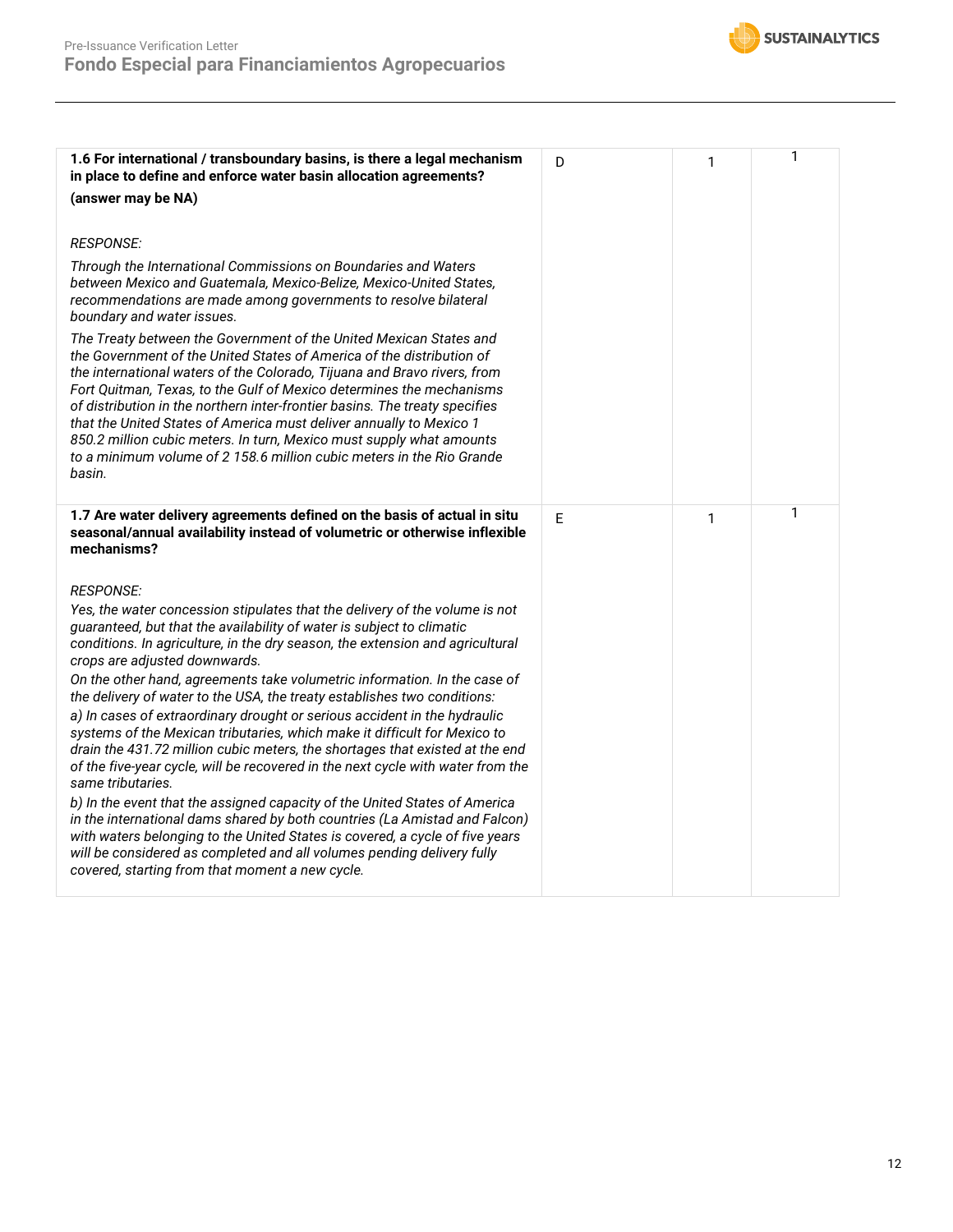

| 1.8 Has a formal environmental flows (e-flows)/sustainable diversion<br>limit or other environmental allocation been defined for the relevant<br>sub-basin or basin? If preexisting, has the environmental flows program<br>been updated to account for the new project?                                                                                                                                                                                                                                                                                                                                                                                           | E      | 1 | 1 |
|--------------------------------------------------------------------------------------------------------------------------------------------------------------------------------------------------------------------------------------------------------------------------------------------------------------------------------------------------------------------------------------------------------------------------------------------------------------------------------------------------------------------------------------------------------------------------------------------------------------------------------------------------------------------|--------|---|---|
| <b>RESPONSE:</b><br>For purposes of national water management, especially the publication of<br>availability, CONAGUA has defined 731 hydrological basins. As of<br>December 31, 2015, the availabilities of 731 hydrological basins had been<br>published, in accordance with the NOM-011-CONAGUA-2000 standard, of<br>which 627 were in a situation of availability (Superficial water availability:<br>value resulting from the difference between the mean annual runoff volume<br>of a basin downstream and the current annual volume committed<br>downstream).<br>For each one of the basins, renewable water is calculated (Water that is                   |        |   |   |
| feasible to exploit in a sustainable manner in a region) and at the country<br>level added in 2015: 446,777 hm3 per year.                                                                                                                                                                                                                                                                                                                                                                                                                                                                                                                                          |        |   |   |
| With regard to groundwater, the country is divided into 653 cuíferos. The<br>denomination of the aquifers was published in the Official Gazette of the<br>Federation (DOF) on December 5, 2001. The publication of the availabilities<br>and their updates have been carried out since 2003 to date.                                                                                                                                                                                                                                                                                                                                                               |        |   |   |
| In the Law, the definition of "environmental use or ecological conservation"<br>(Art. 3 fraction LIV), as well as art. 29 Bis contemplates water use<br>restrictions (deny the concession) when, among others, it affects the<br>minimum ecological flow.                                                                                                                                                                                                                                                                                                                                                                                                          |        |   |   |
| 1.9 Have designated environmental flows / allocation programs<br>been assured / implemented?                                                                                                                                                                                                                                                                                                                                                                                                                                                                                                                                                                       | E or D | 1 | 1 |
| <b>RESPONSE:</b><br>If in the calculation of the availabilities, the aforementioned rule in its<br>definition 3.10. considers the "committed natural discharge" to the<br>fraction of the natural discharge of an aquifer, which is committed as<br>surface water for various uses or that must be conserved to prevent a<br>negative environmental impact to the ecosystems or the migration of<br>water of poor quality to an aquifer<br>In addition, reforms were approved (pending publication) to the LAN,<br>which contemplate guaranteeing the human right to water, as well as<br>guaranteeing the flow of ecological flow (LAN project, articles 4 and 9) |        |   |   |
| 1.10 Has a mechanism been defined to update the environmental<br>flows plan periodically (e.g., every 5 to 10 years) in order to<br>account for changes in allocation, water timing, and water<br>availability?                                                                                                                                                                                                                                                                                                                                                                                                                                                    | E      | 1 | 1 |
| <b>RESPONSE:</b>                                                                                                                                                                                                                                                                                                                                                                                                                                                                                                                                                                                                                                                   |        |   |   |
| Yes, the periodic publication of the availabilities according to NOM-<br>011-CONAGUA-2000, considers those updates.                                                                                                                                                                                                                                                                                                                                                                                                                                                                                                                                                |        |   |   |
| Additionally, every six years, the State Water Programs are prepared,<br>which describe the situation at the Basin level and refer to the National<br>Water Program. An example of the Water Program of the State of<br>Jalisco has been reviewed by Sustainalytics.                                                                                                                                                                                                                                                                                                                                                                                               |        |   |   |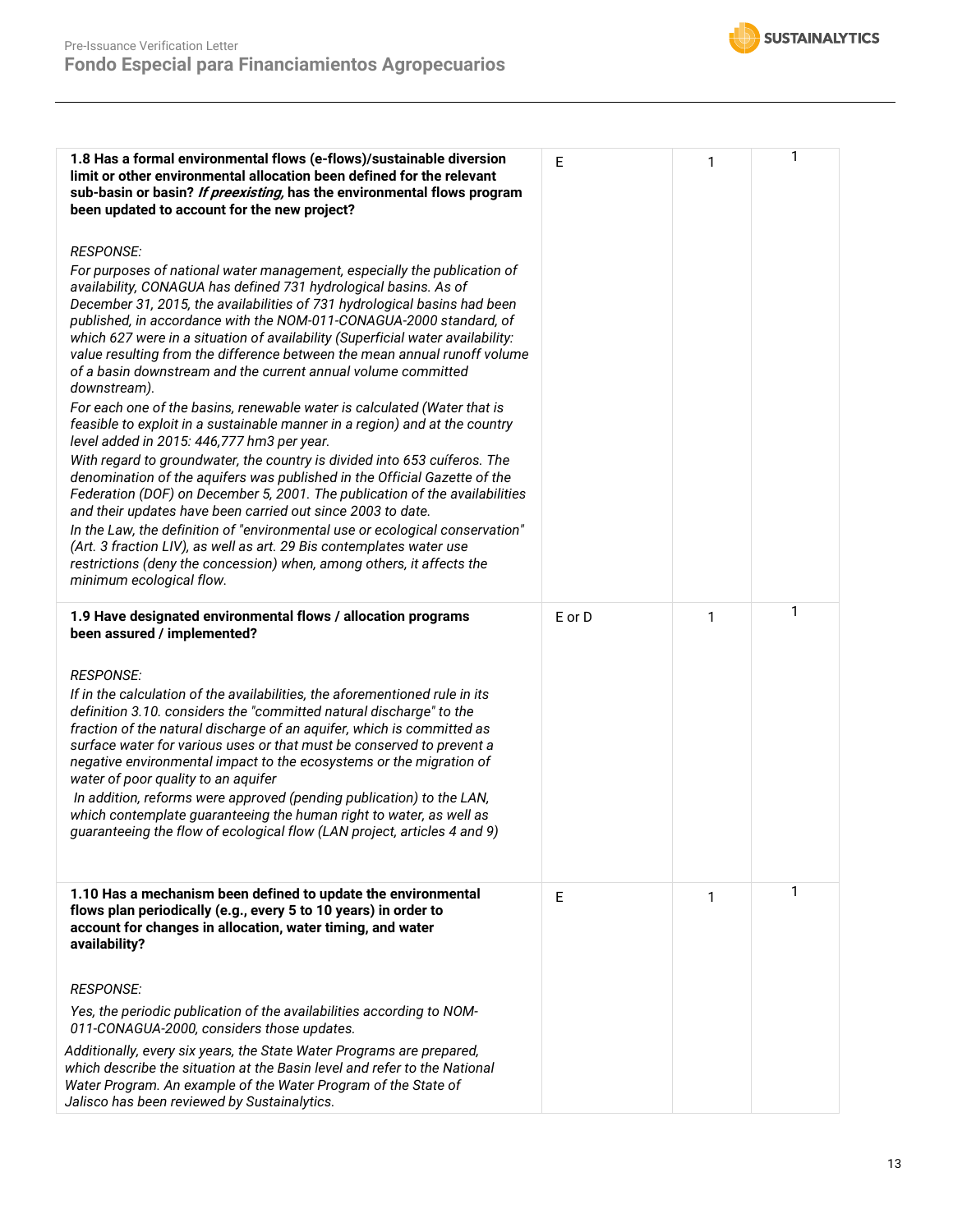

| 1.11 Is the amount of water available for consumptive use in the<br>resource pool linked to a public planning document? (E.g., a river<br>basin management plan)                                                                                                                                                                                                                                                                                                                                                                                  | E | 1          | 1  |
|---------------------------------------------------------------------------------------------------------------------------------------------------------------------------------------------------------------------------------------------------------------------------------------------------------------------------------------------------------------------------------------------------------------------------------------------------------------------------------------------------------------------------------------------------|---|------------|----|
| 1.<br>Yes, the limit is linked to a river basin management plan                                                                                                                                                                                                                                                                                                                                                                                                                                                                                   |   |            |    |
| Yes, the consumptive use of water is determined and analyzed in the<br>State Water Program in which the conditions that will prevail at the<br>end of the planning horizon are analyzed. Result of these are<br>determined the strategies and lines of action. The Basin Councils are<br>collegiate bodies responsible for the planning, implementation and<br>administration of water resources management actions by river basin<br>or hydrological region.<br>2.<br>Yes, the limit is linked to another planning document,<br>please indicate: |   |            |    |
| 1.12 If present, is the river basin plan a statutory instrument that<br>must be followed rather than a guiding document?                                                                                                                                                                                                                                                                                                                                                                                                                          | D | 1          | 1  |
| <b>RESPONSE:</b>                                                                                                                                                                                                                                                                                                                                                                                                                                                                                                                                  |   |            |    |
| The State and National Water Programs are linked to the National<br>Development Plan, the governing document of the policies of the<br>Mexican government and it is prepared every six years.                                                                                                                                                                                                                                                                                                                                                     |   |            |    |
| <b>TOTAL ALLOCATION SCORE</b>                                                                                                                                                                                                                                                                                                                                                                                                                                                                                                                     |   | $MAX = 18$ | 15 |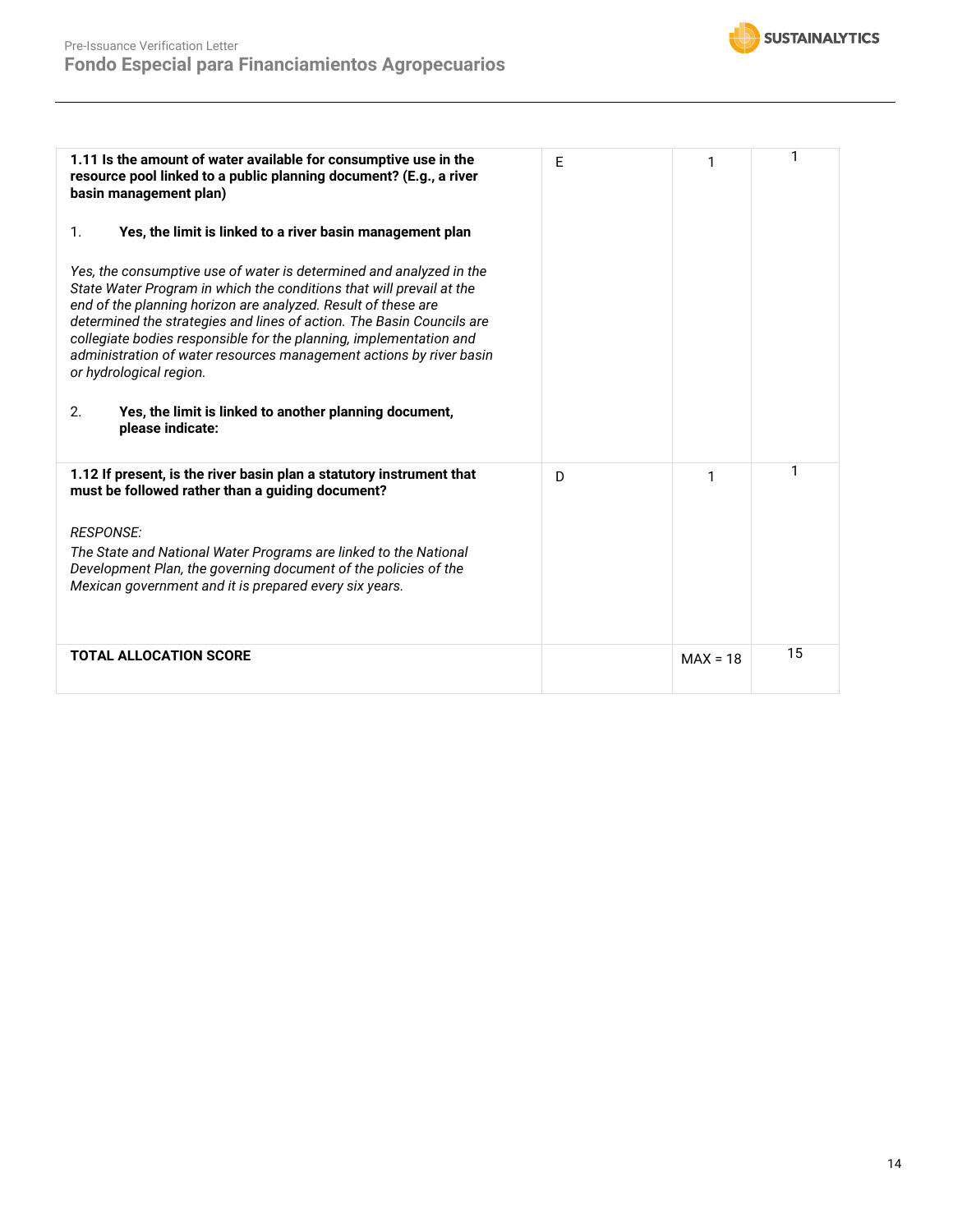

# SECTION 2: GOVERNANCE

| <b>Criteria</b>                                                                                                                                                                                                                                                                                                                                                                                                                                                                                                                                    | Evidence (E)/<br><b>Disclosure</b><br>(D) | Max<br><b>Score</b> | Actual<br><b>Score</b> |
|----------------------------------------------------------------------------------------------------------------------------------------------------------------------------------------------------------------------------------------------------------------------------------------------------------------------------------------------------------------------------------------------------------------------------------------------------------------------------------------------------------------------------------------------------|-------------------------------------------|---------------------|------------------------|
| 2.1 Have water entitlements been defined according to one of the<br>following?                                                                                                                                                                                                                                                                                                                                                                                                                                                                     | D                                         | 1                   | 1                      |
| Purpose that water may be used for<br>$\bullet$<br>Maximum area that may be irrigated<br>$\bullet$<br>Maximum volume that may be taken in a nominated period<br>$\bullet$<br><b>Proportion of any water</b><br>$\bullet$<br>allocated to a defined resource pool<br>$\bullet$                                                                                                                                                                                                                                                                      |                                           |                     |                        |
| <b>RESPONSE:</b><br>The National Waters Law (LAN), in its Article 31 of Title IV, establishes that<br>requests for concession or assignment must document the volume of<br>consumption required, the initial use that will be given to water, the<br>quantity conditions and quality of the discharge of wastewater, location of<br>the place of use, points of discharge and plans of the lands.                                                                                                                                                  |                                           |                     |                        |
| 2.2 Is the surface water system currently considered to be:<br>Over-allocated (e.g. current use is within sustainable limits<br>А.<br>but there would be a problem if all legally approved<br>entitlements to abstract water were used)<br>Over-used (existing abstractions exceed the estimated<br>В.<br>proportion of the resource that can be taken on a sustainable<br>basis)<br>Neither over-allocated or over used<br>$\mathcal{C}$                                                                                                          | E                                         | 1                   | 1                      |
| <b>RESPONSE:</b><br>A: Over allocated.                                                                                                                                                                                                                                                                                                                                                                                                                                                                                                             |                                           |                     |                        |
| According to Map 5.2 of the Atlas of Water in Mexico, it can be<br>considered that the system is over-allocated. In spite of the 627<br>sources that still have potential for greater allocation, of the total<br>of the 731 hydrological basins defined by CONAGUA, there are<br>349 superficial closures at a regional level. Superficial closure are<br>those specific areas of the regions or hydrological basins in which<br>no water use is authorized beyond those legally established and<br>these are controlled by specific regulations. |                                           |                     |                        |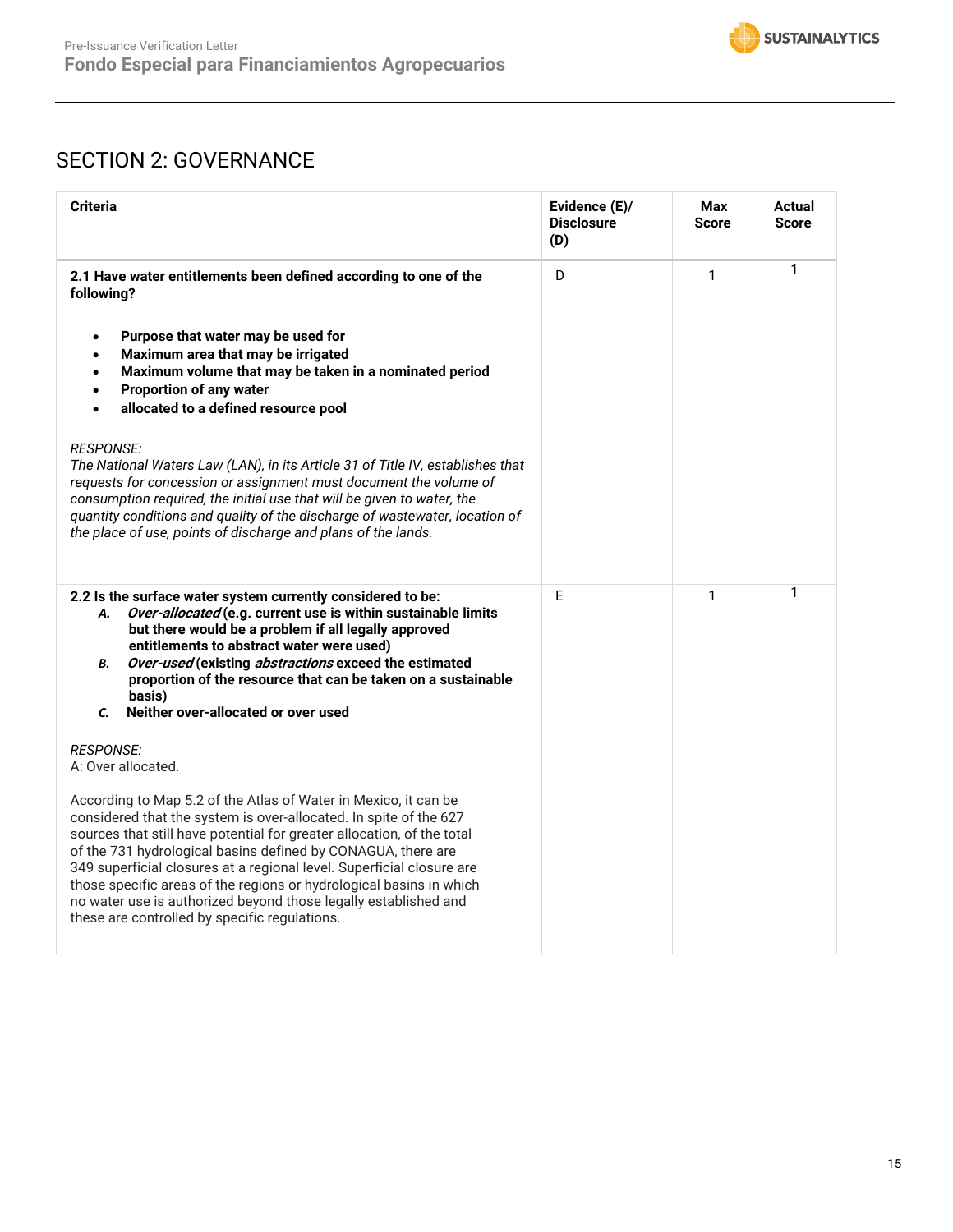

| 2.3 If the investment uses groundwater, is the groundwater water<br>system currently considered to be:<br>Over-allocated (e.g. current use is within sustainable limits<br>А.<br>but there would be a problem if all legally approved<br>entitlements to abstract water were used)<br>Over-used (existing abstractions exceed the estimated<br>В.<br>proportion of the resource that can be taken on a sustainable<br>basis)<br>Neither over-allocated nor over-used<br>C.                                                                                                                                                                                                                                                                                                                                                                                                                                                                                                                                                                                                                                                                                                                                     | E | 1 | 1 |
|----------------------------------------------------------------------------------------------------------------------------------------------------------------------------------------------------------------------------------------------------------------------------------------------------------------------------------------------------------------------------------------------------------------------------------------------------------------------------------------------------------------------------------------------------------------------------------------------------------------------------------------------------------------------------------------------------------------------------------------------------------------------------------------------------------------------------------------------------------------------------------------------------------------------------------------------------------------------------------------------------------------------------------------------------------------------------------------------------------------------------------------------------------------------------------------------------------------|---|---|---|
| <b>RESPONSE:</b>                                                                                                                                                                                                                                                                                                                                                                                                                                                                                                                                                                                                                                                                                                                                                                                                                                                                                                                                                                                                                                                                                                                                                                                               |   |   |   |
| A: Over-allocated<br>Based on the Atlas of Water in Mexico 2016, as of December 31,<br>2015, of a total of 653 aquifers, there were a total of 146 decrees<br>for the closure of groundwater, four regulations for aquifers, three<br>regulated zones, and three declarations of Reserve areas for<br>urban public use, which together cover approximately 55% of the<br>national territory. They establish that, to extract, use and / or take<br>advantage of groundwater within the territories defined in each of<br>them, it is required to request the corresponding concession or<br>allocation. The CONAGUA, considering the results of the studies it<br>carries out, authorizes or rejects the concession or assignment,<br>consequently, considering the proportion of the national territory<br>subject to closure, regulation or reserve it is possible to determine<br>that they are over-allocated. As of December 2015, there were 105<br>overexploited aquifers based on the extraction / recharge ratio.                                                                                                                                                                                     |   |   |   |
| 2.4 Is there a limit to the proportion (e.g. percentage) of water that<br>can be extracted? How might this need to change if water supplies<br>become more variable due to climate change? (e.g. will having<br>sufficient amounts to meet basic human needs take precedence over<br>others?)                                                                                                                                                                                                                                                                                                                                                                                                                                                                                                                                                                                                                                                                                                                                                                                                                                                                                                                  | E | 1 | 1 |
| <b>RESPONSE:</b><br>According to art. 22 of the LAN, the concessions and assignments<br>issued by "the Water Authority", in the cases referred to in Fraction IX<br>of Article 9 of the Law, will expressly state the conditions of the water<br>source from which the respective extraction will be made, and that the<br>extraction volume conditions will be subject to droughts and other<br>phenomena. Likewise, concessions for water use stipulate the<br>maximum amount of water allowed for their extraction and use.<br>Art. 38, 39 and 41 of the LAN establish mechanisms to establish<br>disaster zones, regulated zones, closed areas or water reserves in<br>cases of overexploitation, emergencies, pollution, extraordinary<br>droughts, and to guarantee the minimum flows for the ecological<br>protection, among others.<br>According to the Transitional Fifteenth article of the LAN, the hierarchy<br>for water uses is as follows: Domestic, Urban Public, livestock,<br>agricultural, aquaculture, ecological conservation, generation of public<br>electric power, industrial, generation of private electric power, washing<br>and land entanglement, tourism, multiple use, others. |   |   |   |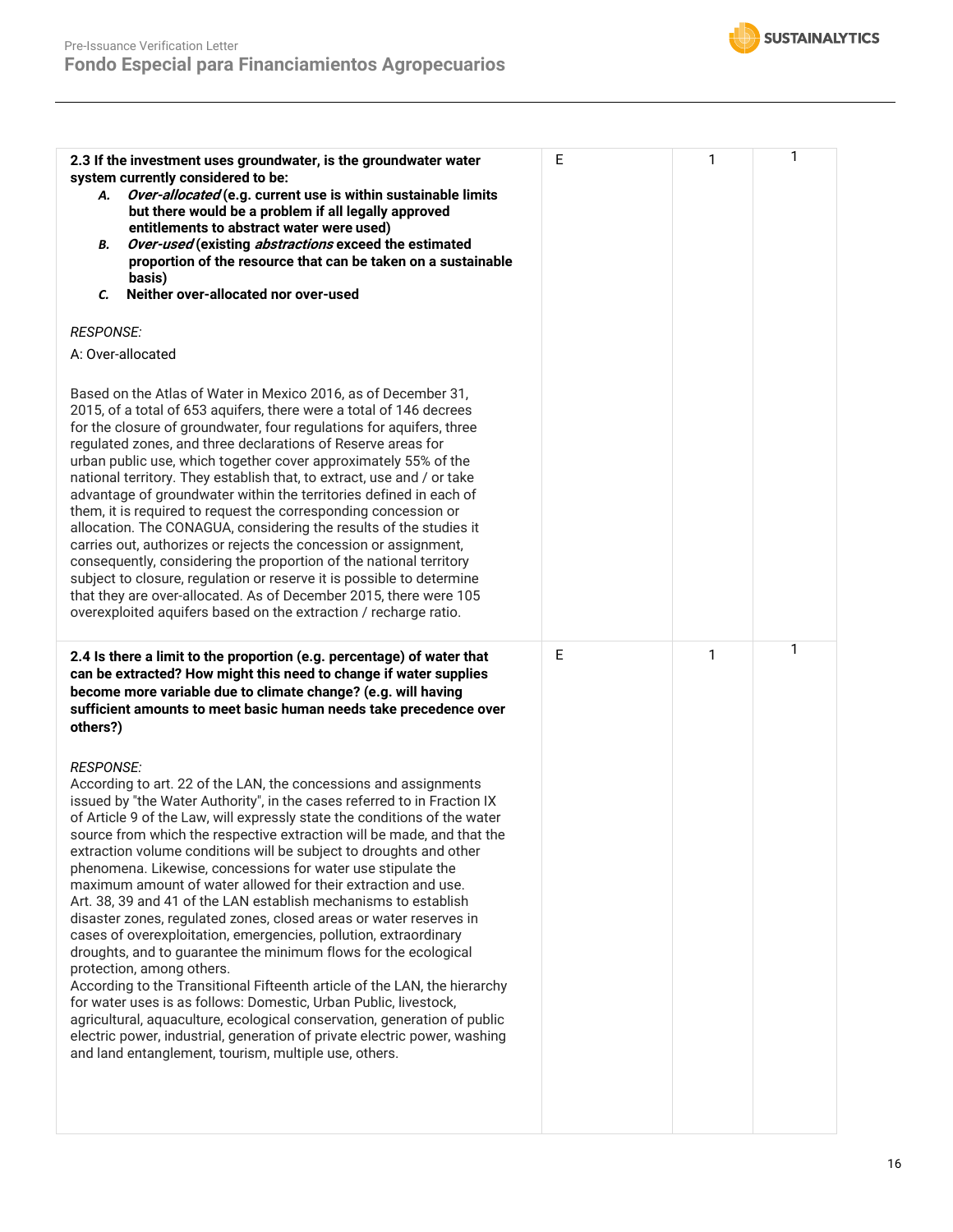

| 2.5 Are governance arrangements in place for dealing with exceptional<br>circumstances (such as drought, floods, or severe pollution events),<br>especially around coordinated infrastructure operations?                                                                                                                                                                                                                                                                                                                                                                                                                                                                                                                                                                                                               | D | 1 | 1 |
|-------------------------------------------------------------------------------------------------------------------------------------------------------------------------------------------------------------------------------------------------------------------------------------------------------------------------------------------------------------------------------------------------------------------------------------------------------------------------------------------------------------------------------------------------------------------------------------------------------------------------------------------------------------------------------------------------------------------------------------------------------------------------------------------------------------------------|---|---|---|
| <b>RESPONSE:</b><br>Art. 38, 39 and 41 of the LAN establish mechanisms to establish disaster<br>zones, regulated zones, closed areas or water reserves in cases of<br>overexploitation, emergencies, pollution, extraordinary droughts, and to<br>guarantee the minimum flows for the ecological protection, among<br>others.<br>With the creation of CONAGUA in 1989 and the promulgation of the<br>National Waters Law in 1992, the transfer of Irrigation Districts (DR) to<br>users began, supported by a program of partial rehabilitation of the<br>infrastructure that has gone by concession in irrigation modules to user<br>associations.<br>By December 2015, more than 99% of the total area of the DRs had been<br>transferred to users and only two districts had not been fully transferred<br>to users. |   |   |   |
| 2.6 Is there a process for re-evaluating recent decadal trends in<br>seasonal precipitation and flow OR recharge regime, in order to evaluate<br>"normal" baseline conditions?                                                                                                                                                                                                                                                                                                                                                                                                                                                                                                                                                                                                                                          | D | 1 | 1 |
| <b>RESPONSE:</b><br>Yes, according to LAN 13 BIS, basin councils will participate in the<br>analysis of technical studies related to the availability and uses of water.<br>Also, in art. 38 of the LAN indicates that the federal executive prior to the<br>preparation of technical studies and considering the national hydrological<br>and watershed programs, may decree the establishment of regulated,<br>closed areas or declare the water reserve.<br>Water planning in Mexico is organized at the national, regional and local<br>levels. Every six years, State Water Programs are drawn up that describe<br>the situation at the Basin level and refer to the National Water Program.<br>An example of the Water Program of the State of Jalisco is has been<br>reviewed by Sustainalytics.                 |   |   |   |
| 2.7 Is there a formal process for dealing with new entrants?<br><b>RESPONSE:</b><br>RESPONSE: Yes, there are mechanisms for the administration of national<br>water concessions. The National Water Law (LAN), in its fourth Title,<br>national waters; Chapter II, concessions and assignments, in general,<br>allocations of water concessions for their use are legislated. Likewise,<br>articles 30 to 32 establish the functions of the Public Registry of Water<br>Rights, which is in charge of administering the concession titles, and all<br>their modifications.                                                                                                                                                                                                                                             | D | 1 | 1 |
| 2.8 For existing entitlements, is there a formal process for increasing,<br>varying, or adjusted use(s)?<br><b>RESPONSE:</b><br>Yes, art. 23 of the LAN establishes the extraction of water can for no<br>reason be increased or permanently modified without the issuance of the<br>respective concession title being processed.                                                                                                                                                                                                                                                                                                                                                                                                                                                                                       | D | 1 | 1 |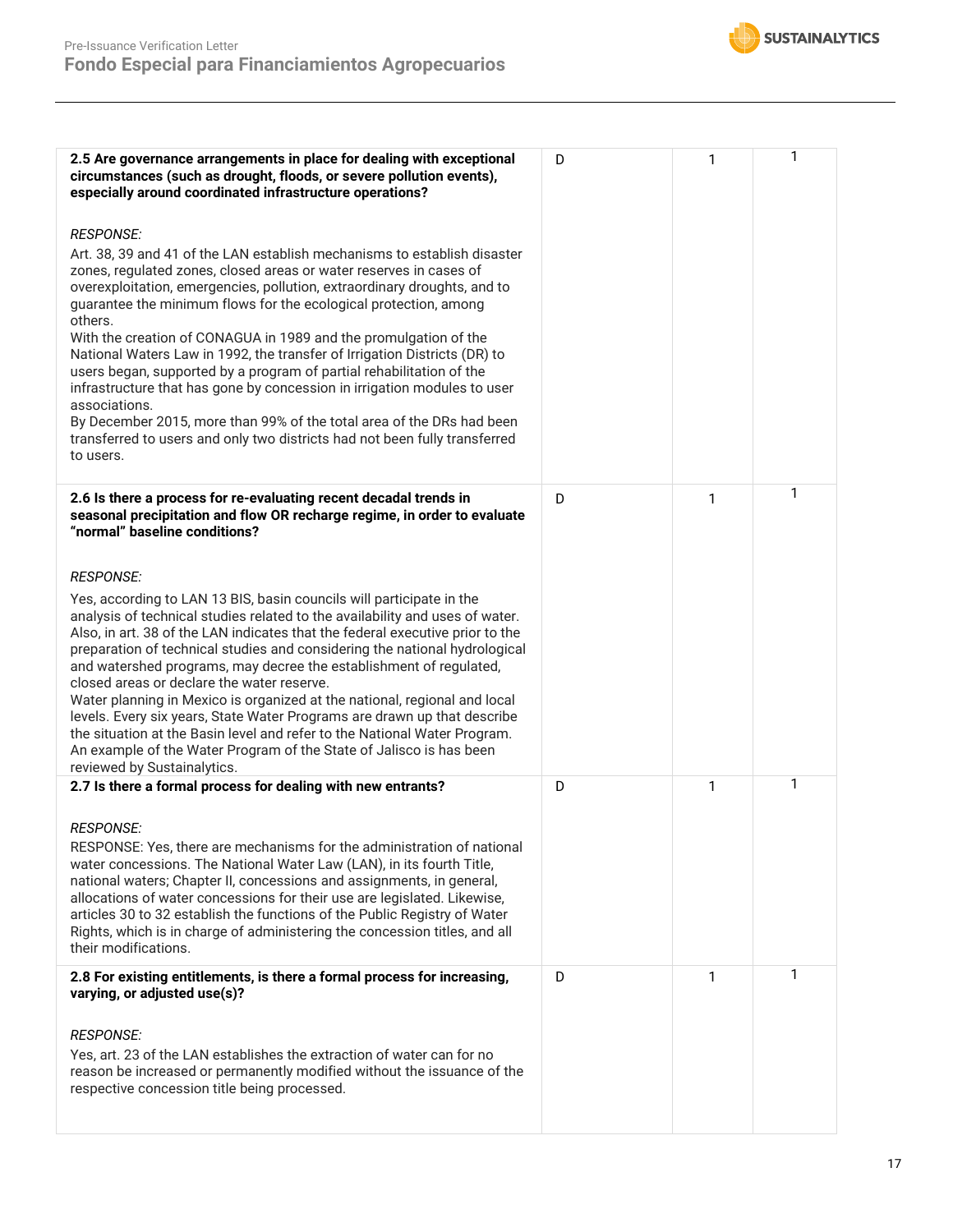

| 2.9 Is there policy coherence across sectors (agriculture, energy,<br>environment, urban) that affect water resources allocation, such as<br>a regional, national, or basin-wide Integrated Water Resources<br>Management (IWRM) plan?                                                                                                                                            | E | 1            | 1 |
|-----------------------------------------------------------------------------------------------------------------------------------------------------------------------------------------------------------------------------------------------------------------------------------------------------------------------------------------------------------------------------------|---|--------------|---|
| <b>RESPONSE:</b>                                                                                                                                                                                                                                                                                                                                                                  |   |              |   |
| Water planning in Mexico is organized at the national, regional and<br>local levels. State Water Programs that describe the situation at<br>basin level and refer to the National Water Program are prepared.                                                                                                                                                                     |   |              |   |
| 2.10 Are obligations for return flows and discharges<br>specified and enforced?                                                                                                                                                                                                                                                                                                   | D | 1            | 1 |
| <b>RESPONSE:</b><br>Art. 21 of the LAN establishes that the discharge permit for<br>waste water must be requested together with the<br>concession for the use of national waters. NOM-001-SEMAR-<br>NAT-1996, establishes requirements of maximum<br>permissible limits in wastewater discharges in national<br>waters and goods.                                                 |   |              |   |
| 2.11 Is there a mechanism to address impacts from users who are<br>not required to hold a water entitlement but can still take water<br>from the resource pool?                                                                                                                                                                                                                   | D | 1            | 1 |
| <b>RESPONSE:</b>                                                                                                                                                                                                                                                                                                                                                                  |   |              |   |
| The LAN establishes in art. 17 the uses of free exploitation of water.<br>However, all agricultural irrigation projects require a water<br>concession according to Title four, national waters; chapter II,<br>concessions and assignments of the LAN.                                                                                                                            |   |              |   |
| 2.12 Is there a pre-defined set of priority uses within the resource<br>pool? (E.g., according to or in addition to an allocation regime)                                                                                                                                                                                                                                         | D | $\mathbf{1}$ | 1 |
| <b>RESPONSE:</b><br>According to the Transitional fifteenth article of the LAN, the hierarchy<br>for water uses is as follows: Domestic, Urban Public, livestock,<br>agricultural, aquaculture, ecological conservation, generation of public<br>electric power, industrial, generation of private electric power,<br>washing and plotting of land, tourism, multiple use, other. |   |              |   |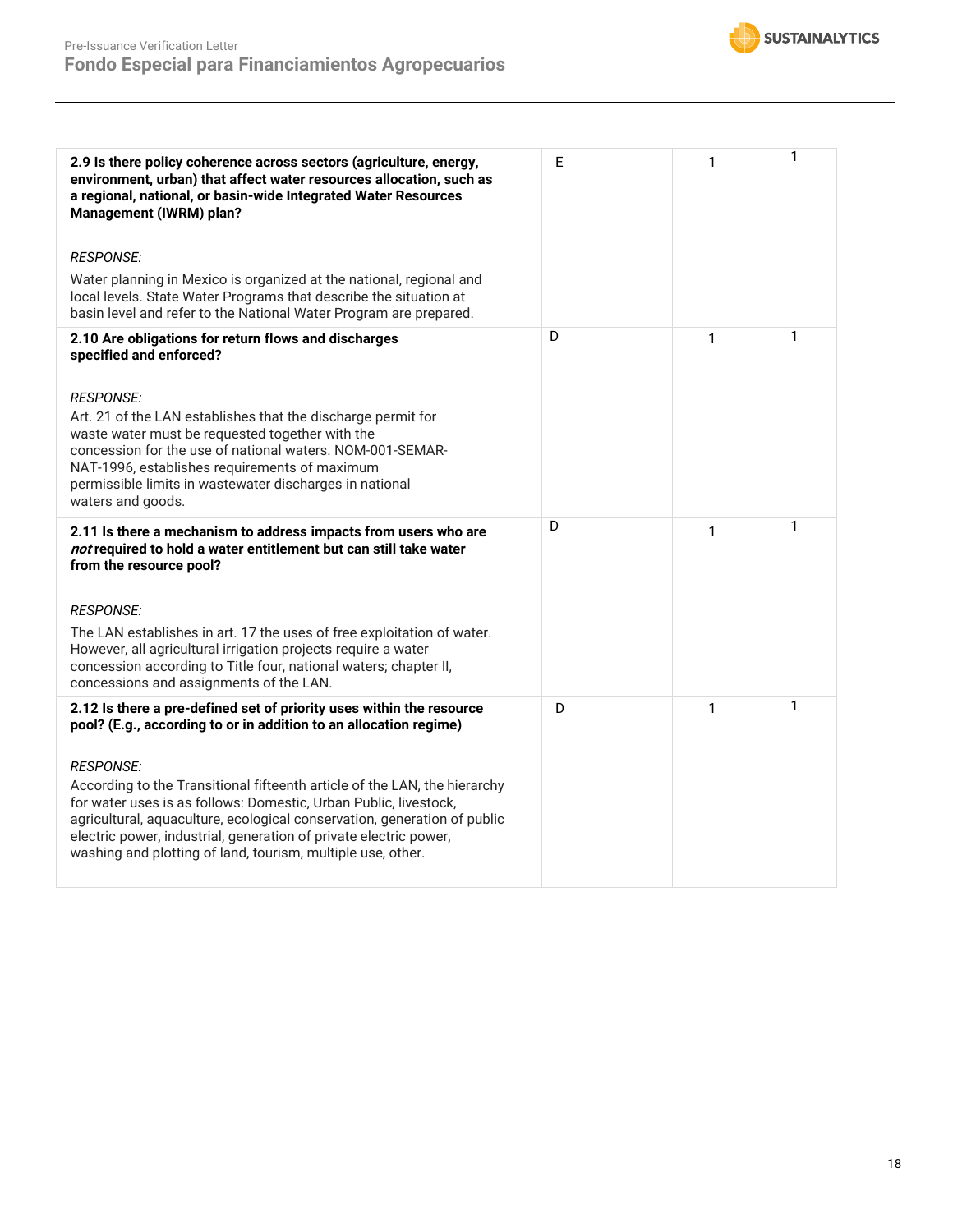

| 2.13 If there are new entrants and/if entitlement holders want to<br>increase the volume of water they use in the resource pool, can new<br>entitlements be issued or existing entitlements be augmented?<br>A. Yes, no restrictions<br>B. No, catchment is closed<br>C. Yes, if conditional on:<br>1. Assessment of third party impacts<br>2. Environmental impact assessment (EIA)<br>3. Existing user(s) forgoing use<br><b>RESPONSE:</b><br>C. Art. 23 of the LAN establishes that for no reason can an entitlement be<br>increased or permanently modified, and that the extraction of water and<br>the issuance of the respective concession title must be processed. | D   | 1             | 1  |
|-----------------------------------------------------------------------------------------------------------------------------------------------------------------------------------------------------------------------------------------------------------------------------------------------------------------------------------------------------------------------------------------------------------------------------------------------------------------------------------------------------------------------------------------------------------------------------------------------------------------------------------------------------------------------------|-----|---------------|----|
| 2.14 Are withdrawals monitored, with clear and legally robust<br>sanctions?                                                                                                                                                                                                                                                                                                                                                                                                                                                                                                                                                                                                 | E   | 1             | 1  |
| <b>RESPONSE:</b>                                                                                                                                                                                                                                                                                                                                                                                                                                                                                                                                                                                                                                                            |     |               |    |
| Art. 86 of the LAN establishes that the water authority is in charge of the<br>monitoring systems, as well as carrying out the systematic and<br>permanent monitoring of the quality, quantity, uses and conservation of<br>water.<br>Art. 119 of the LAN, establishes which are activities are subject to<br>sanctions or infractions and art. 120 of the LAN establishes infractions<br>and administrative penalties.                                                                                                                                                                                                                                                     |     |               |    |
| 2.15 Are there conflict resolution mechanisms in place?                                                                                                                                                                                                                                                                                                                                                                                                                                                                                                                                                                                                                     | E/D | 1             | 1  |
| <b>RESPONSE:</b><br>According to art. 9 of the LAN, CONAGUA is responsible to, where<br>appropriate, act at the request of users, as an arbitrator in the prevention,<br>mitigation and resolution of conflicts related to water and its<br>management.                                                                                                                                                                                                                                                                                                                                                                                                                     |     |               |    |
| <b>TOTAL GOVERNANCE SCORE</b>                                                                                                                                                                                                                                                                                                                                                                                                                                                                                                                                                                                                                                               |     | $Max =$<br>15 | 15 |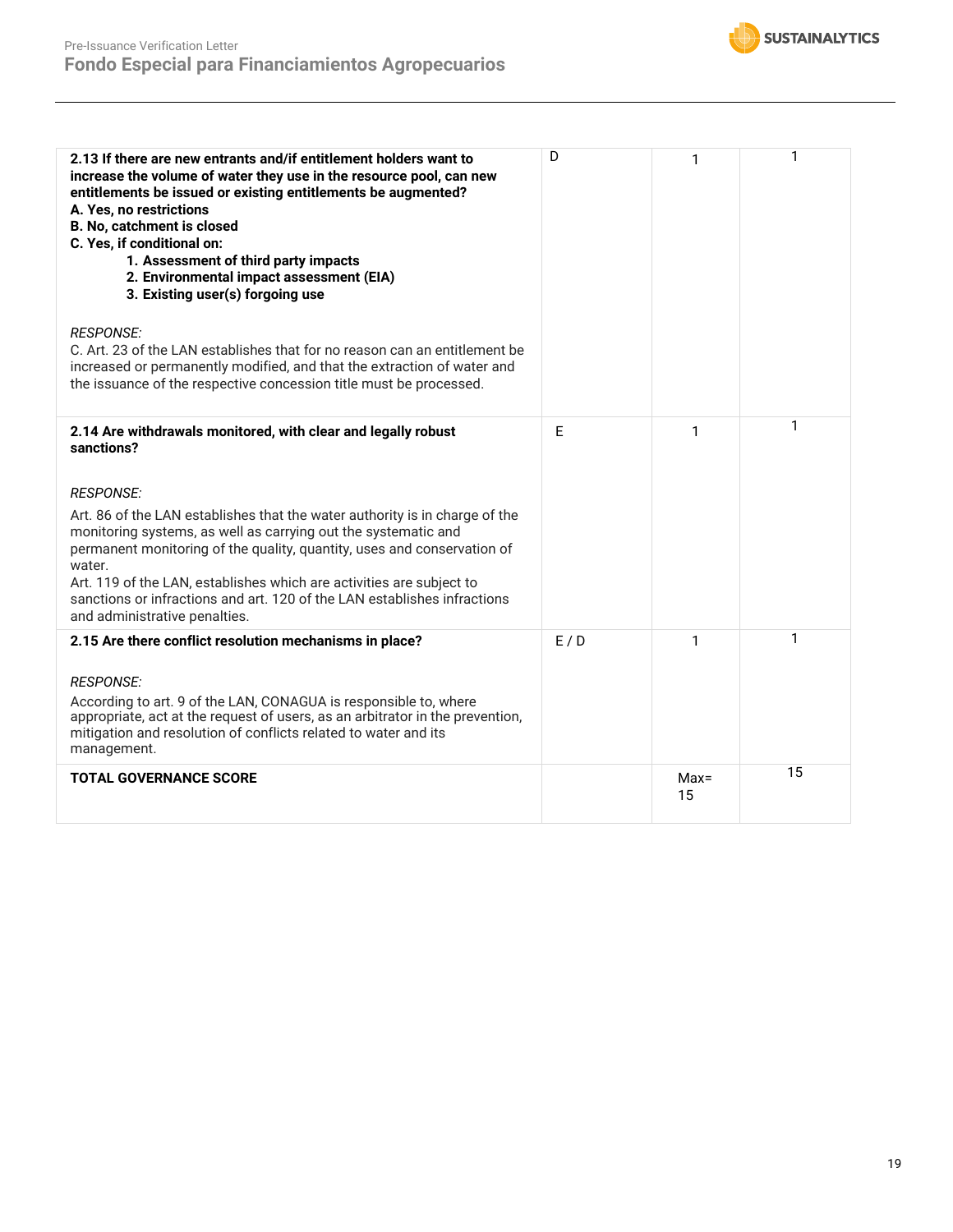# SECTION 3: TECHNICAL DIAGNOSTICS

*(To be completed for all water infrastructure assets)*

| <b>Criteria</b>                                                                                                                                                                                                                                                                                                                                                                                                                                                                                                                                                                                            | Evidence (E) /<br><b>Disclosure</b><br>(D) | Max<br><b>Score</b> | Actual<br><b>Score</b> |
|------------------------------------------------------------------------------------------------------------------------------------------------------------------------------------------------------------------------------------------------------------------------------------------------------------------------------------------------------------------------------------------------------------------------------------------------------------------------------------------------------------------------------------------------------------------------------------------------------------|--------------------------------------------|---------------------|------------------------|
| 3.1 Does a water resources model of the proposed investment and<br>ecosystem (or proposed modifications to existing investment and<br>ecosystem) exist? Specify model types, such as WEAP, SWAT,<br>RIBASIM, USACE applications). Scale should be at least sub-basin.                                                                                                                                                                                                                                                                                                                                      | E                                          | 1                   | 0                      |
| <b>RESPONSE:</b><br>CONAGUA, and others such as IMTA and universities, has published<br>at the national level several studies in which it considers water<br>models, such as the Water Evaluation and Planning System (WEAP)<br>and the Soil and Water Assessment Tool (SWAT). Two examples<br>have been reviewed by Sustainalytics:<br>- Water evaluation in the San Juan river basin and aquifer of the san<br>Juan Del Valle, through the WEAP (water evaluation and planning<br>system).<br>- Detailed program of integral management actions for the<br>hydrological restoration of the Sonora River. |                                            |                     |                        |
| 3.2 Can the system model the response of the managed water<br>system to varied hydrologic inputs and varied climate<br>conditions?<br><b>RESPONSE:</b><br>In some of the areas of intervention. If there are such models, as<br>an example the document Evaluation of water in the San Juan<br>river basin and San Juan river valley aquifer, through the WEAP<br>(water evaluation and planning system, includes the use of the<br>WEAP model and the detailed program of integrated<br>management actions for the hydrological restoration of the<br>Sonora River, the SWAT model).                      | E                                          | 1                   | $\mathbf{0}$           |
| 3.3 Are environmental performance limits (ecosystem, species,<br>ecological community) and/or ecosystem services specified?<br><b>RESPONSE:</b><br>Yes, several models, such as SWAT, are used for the valuation of<br>ecosystem services.                                                                                                                                                                                                                                                                                                                                                                 | E                                          | 1                   | 1                      |
| 3.4 Can these performance limits be defined and quantified using<br>the water resources model?<br><b>RESPONSE:</b><br>Yes, the studies based on the models contemplate performance<br>limits to establish a better distribution and allocation of water<br>among the different uses (e.g. detailed program of integral<br>management actions for the hydrological restoration of the Sonora<br>River)                                                                                                                                                                                                      | E                                          | 1                   | 1                      |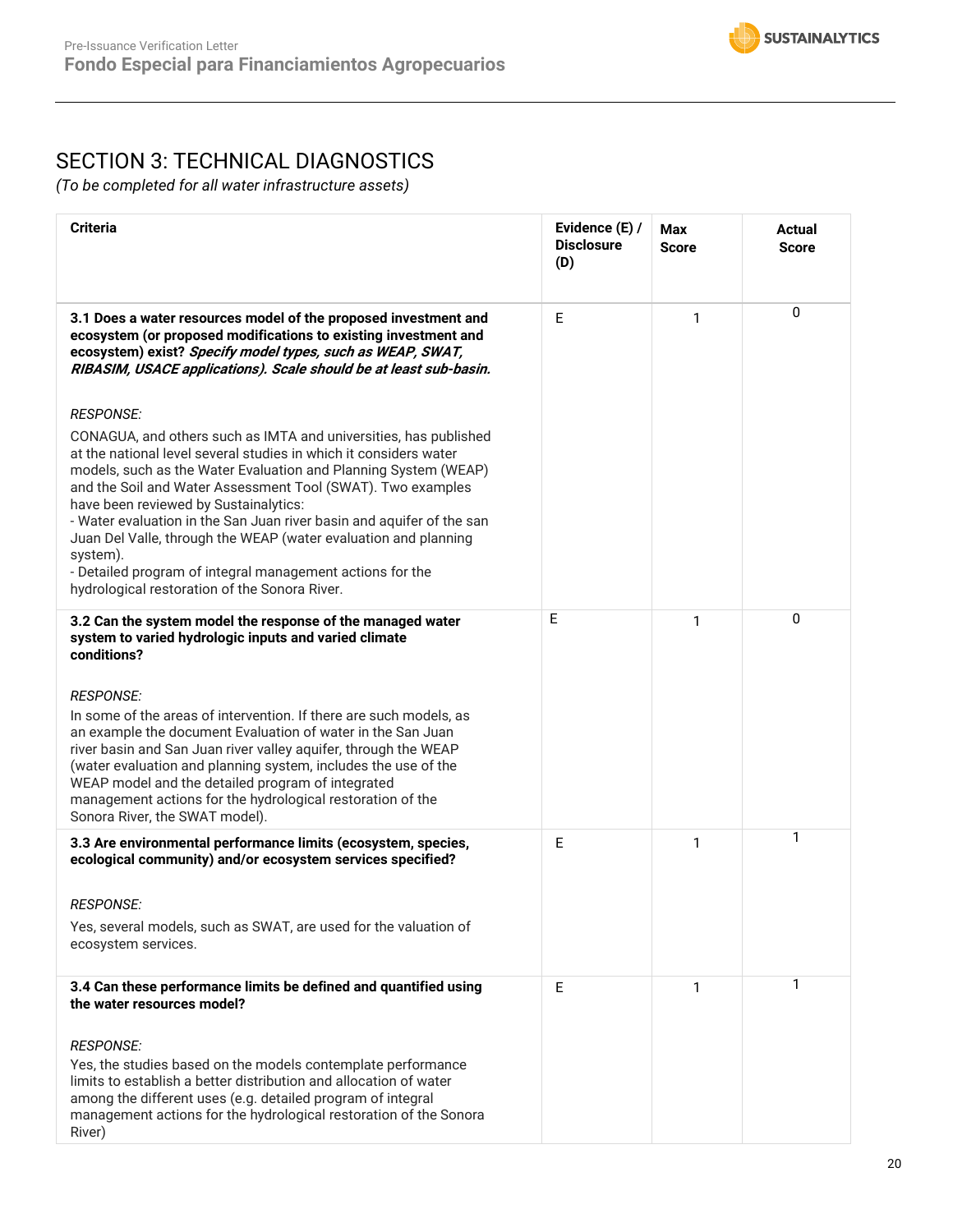

| 3.5 Have these limits been defined based on expert knowledge<br>and/or scientific analysis?                                                                                                                                                                                                                                                                              | Е | 1 | 1 |
|--------------------------------------------------------------------------------------------------------------------------------------------------------------------------------------------------------------------------------------------------------------------------------------------------------------------------------------------------------------------------|---|---|---|
| <b>RESPONSE:</b>                                                                                                                                                                                                                                                                                                                                                         |   |   |   |
| Yes, the studies and their models are conducted based on science.                                                                                                                                                                                                                                                                                                        |   |   |   |
| 3.6 Are these performance limits linked to infrastructure<br>operating parameters?                                                                                                                                                                                                                                                                                       | E | 1 | 1 |
| <b>RESPONSE:</b><br>Yes, in cases where basins with water infrastructure are analyzed<br>(eg with dams) they are included in the model.                                                                                                                                                                                                                                  |   |   |   |
| 3.7 Are these limits linked to an environmental flows regime?                                                                                                                                                                                                                                                                                                            | E | 1 | 0 |
| <b>RESPONSE:</b>                                                                                                                                                                                                                                                                                                                                                         |   |   |   |
| No information available                                                                                                                                                                                                                                                                                                                                                 |   |   |   |
| 3.8 For new projects, is there an ecological baseline evaluation<br>describing the pre-impact state?                                                                                                                                                                                                                                                                     | Е | 1 | 1 |
| RESPONSE: Yes, for projects that require a new water concession, an<br>Environmental Impact Statement must be submitted, where the<br>baseline is included (General Law of Ecological Equilibrium and<br>Environmental Protection, Art. 28).                                                                                                                             |   |   |   |
| 3.9 For rehabilitation / reoperation projects, is there an ecological<br>baseline evaluation available before the projects was developed?                                                                                                                                                                                                                                | Е | 1 | 1 |
| <b>RESPONSE:</b>                                                                                                                                                                                                                                                                                                                                                         |   |   |   |
| In the projects that are being included there is a baseline (BAU) for<br>traditional irrigation, for example, in the corn projects in Sinaloa, 7,500<br>m3 / ha are applied and in drip irrigation 5,000 m3 / ha are applied.                                                                                                                                            |   |   |   |
| 3.10 Has there been an analysis that details impacts related to<br>infrastructure construction and operation that has been provided?                                                                                                                                                                                                                                     | Е | 1 | 1 |
| <b>RESPONSE:</b>                                                                                                                                                                                                                                                                                                                                                         |   |   |   |
| Yes, for projects that require a new water concession, an<br>Environmental Impact Statement must be submitted, which includes<br>an analysis of the impacts (General Law of Ecological Equilibrium and<br>Environmental Protection, Art. 28).                                                                                                                            |   |   |   |
| 3.11 Are lost species and/or lost or modified ecosystem<br>functions specified for restoration in the environmental<br>evaluation?                                                                                                                                                                                                                                       | E | 1 | 1 |
| <b>RESPONSE:</b>                                                                                                                                                                                                                                                                                                                                                         |   |   |   |
| Yes, for projects that require a new water concession, an<br>Environmental Impact Statement must be submitted, which<br>includes the proposal to mitigate impacts to species and<br>ecosystem functions (General Law of Ecological Equilibrium and<br>Environmental Protection, Art. 28). This proposal in the MIA must<br>be specified in the corresponding Resolution. |   |   |   |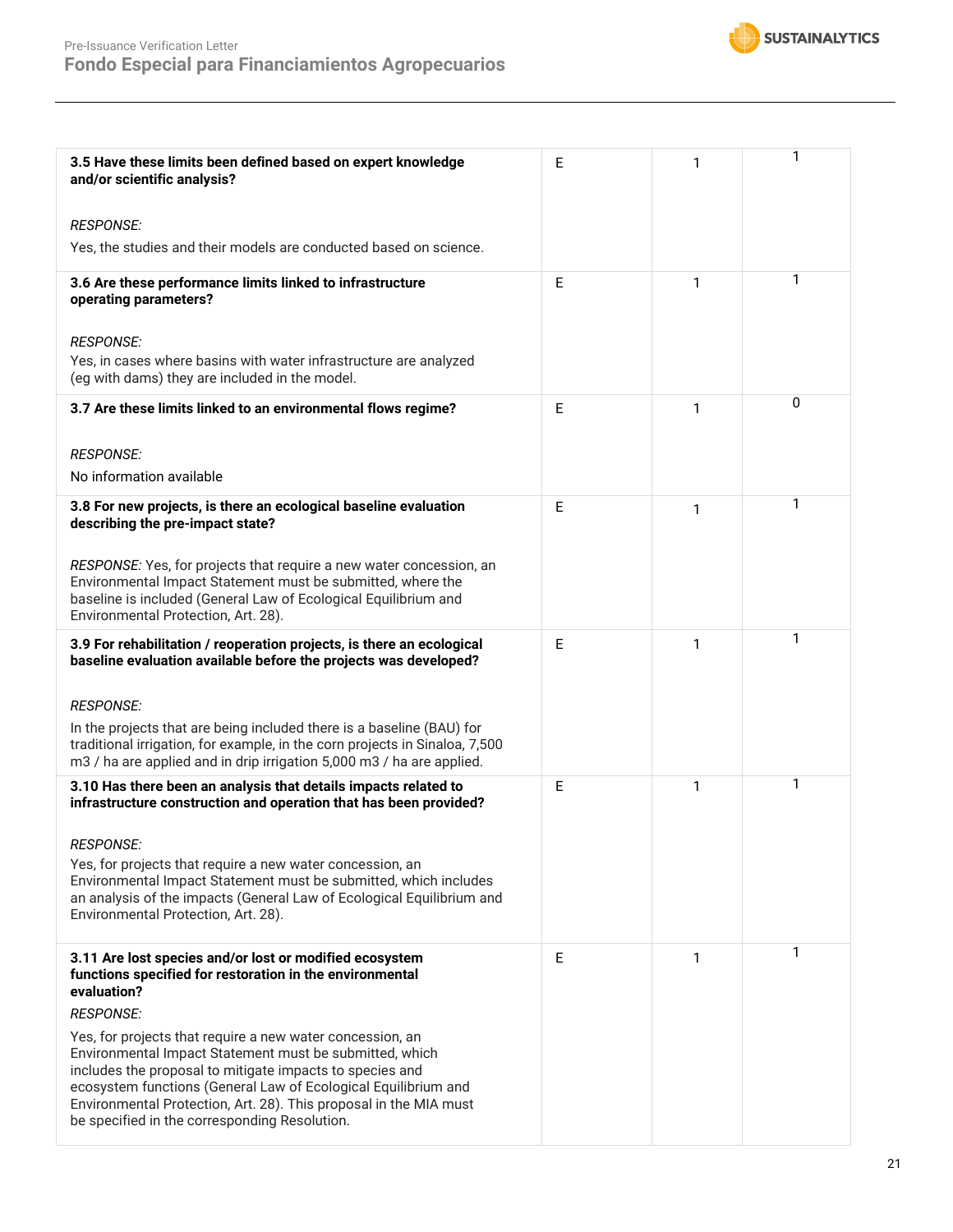

| 3.12 Have regional protected areas / nature reserves been<br>included in the analysis for impacts from the investment asset<br>and future climate impacts?<br><b>RESPONSE:</b>                                                                                       | E | 1 | 1 |
|----------------------------------------------------------------------------------------------------------------------------------------------------------------------------------------------------------------------------------------------------------------------|---|---|---|
| Yes, for projects that require a new water concession, an<br>Environmental Impact Statement must be submitted, which<br>includes impacts on protected natural areas (General Law of<br>Ecological Equilibrium and Protection of the Environment, Art.<br>28).        |   |   |   |
| 3.13 Does the model include analysis of regression relationships<br>between climate parameters and flow conditions using time series<br>of historical climate and streamflow data?                                                                                   | E | 1 | 1 |
| <b>RESPONSE:</b>                                                                                                                                                                                                                                                     |   |   |   |
| RESPONSE: The studies contemplate different methodologies that<br>include the relationship between historical climatic parameters and<br>water flow. E.g. Detailed program of integrated management actions<br>for the hydrological restoration of the Sonora River. |   |   |   |
| 3.14 Does the model include climate information from a multi-modal<br>ensemble of climate projections (e.g., from the Climate Wizard or the<br>World Bank's Climate Portal) to assess the likelihood of climate risks<br>for the specified investment horizon(s)?    | E | 1 | 1 |
| <b>RESPONSE:</b>                                                                                                                                                                                                                                                     |   |   |   |
| In general, the models include information on multimodal climate<br>projections. (e.g. SWAT in the detailed program of integrated<br>management actions for the hydrological restoration of the Sonora<br>River).                                                    |   |   |   |
| 3.15 Are changes in the frequency and severity of rare weather events<br>such as droughts and floods included?                                                                                                                                                       | E | 1 | 1 |
| <b>RESPONSE:</b>                                                                                                                                                                                                                                                     |   |   |   |
| Yes, for projects that require a new water concession, an Environmental<br>Impact Statement must be submitted, which includes trends in the<br>incidence of atypical weather events, among others.                                                                   |   |   |   |
| 3.16 Are sub-annual changes in precipitation seasonality<br>included?                                                                                                                                                                                                | E | 1 | 1 |
| <b>RESPONSE:</b>                                                                                                                                                                                                                                                     |   |   |   |
| Projects that require a new water concession must submit an<br>Environmental Impact Statement, which considers the<br>seasonality of rainfall.                                                                                                                       |   |   |   |
| 3.17 Is GCM climate data complemented with an analysis of glacial<br>melt water and sea level rise risks, where appropriate (e.g., high or<br>coastal elevation sites)?                                                                                              | E | 1 | 1 |
| <b>RESPONSE:</b><br>Not applicable                                                                                                                                                                                                                                   |   |   |   |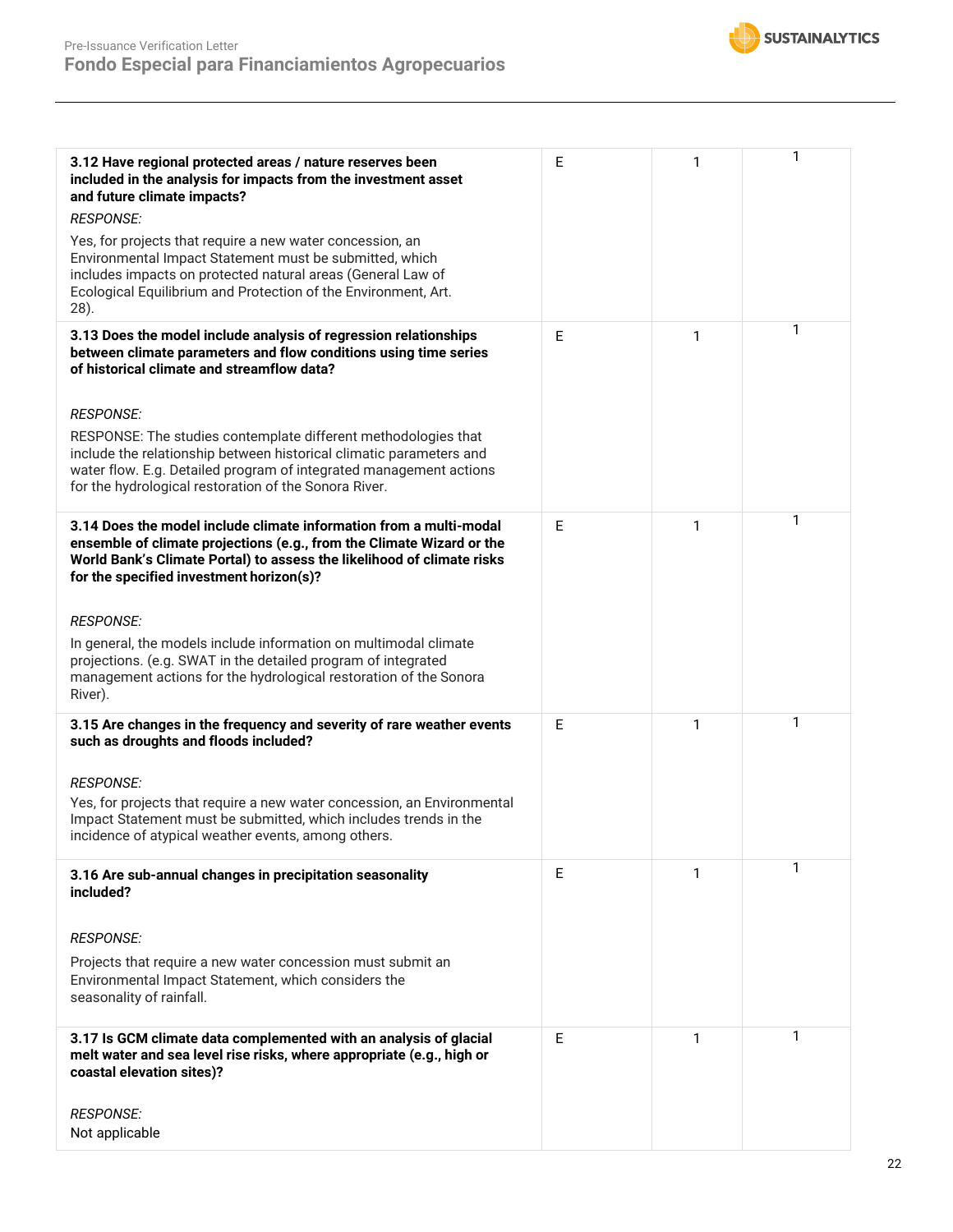

| 3.18 Is paleo-climatic data (e.g., between 10,000 and >1000 years<br>before present) included?<br><b>RESPONSE:</b>                                                                                                                                                                                                                                  | Е | 1 | 0 |
|-----------------------------------------------------------------------------------------------------------------------------------------------------------------------------------------------------------------------------------------------------------------------------------------------------------------------------------------------------|---|---|---|
| No information available.                                                                                                                                                                                                                                                                                                                           |   |   |   |
| 3.19 Is the number of model runs and duration of model runs<br>disclosed?                                                                                                                                                                                                                                                                           | E | 1 | 0 |
| <b>RESPONSE:</b>                                                                                                                                                                                                                                                                                                                                    |   |   |   |
| No, there is no requirement to disclose this information                                                                                                                                                                                                                                                                                            |   |   |   |
| 3.20 Has a sensitivity analysis been performed to understand how the<br>asset performance and environmental impacts may evolve under<br>shifting future flow conditions?                                                                                                                                                                            | E | 1 | 1 |
| <b>RESPONSE:</b>                                                                                                                                                                                                                                                                                                                                    |   |   |   |
| Yes, projects that require a new water concession must be submitted<br>an Environmental Impact Statement, where future scenarios are<br>considered.                                                                                                                                                                                                 |   |   |   |
| 3.21 Is directly measured climate data available for more than 30 years<br>and incorporated into the water resources model?                                                                                                                                                                                                                         | E | 1 | 1 |
| <b>RESPONSE:</b>                                                                                                                                                                                                                                                                                                                                    |   |   |   |
| Yes, the models use more than 30 years of data. (Detailed program of<br>integral management actions for the hydrological restoration of the<br>Sonora River).                                                                                                                                                                                       |   |   |   |
| 3.22 Has evidence demonstrated that climate change has already had<br>an impact on operations and environmental targets? Are these<br>impacts specified and, to the extent possible, quantified? These<br>impacts should be responded to directly in the Adaptation Plan.                                                                           | Е | 1 | 1 |
| <b>RESPONSE:</b>                                                                                                                                                                                                                                                                                                                                    |   |   |   |
| Yes, the IPCC and the INECC have demonstrated the impacts of climate<br>change, as well as future scenarios (the document "Effects of climate<br>change in Mexico has been reviewed by Sustainalytics). In the Special<br>Climate Change Program of Mexico (reviewed by Sustainalytics), these<br>impacts and the adaptation plan are contemplated. |   |   |   |
| 3.23 Does the evidence suggest that climate change will have an<br>impact on operations and environmental targets over the operational<br>lifespan? Are these impacts specified and, to the extent possible,<br>quantified? These impacts should be responded to directly in the<br><b>Adaptation Plan</b>                                          | Ε | 1 | 1 |
| <b>RESPONSE:</b>                                                                                                                                                                                                                                                                                                                                    |   |   |   |
| The IPCC and INECC have demonstrated the impacts of climate<br>change, as well as future scenarios (the document "Effects of climate<br>change in Mexico has been reviewed by Sustainalytics). In the Special<br>Climate Change Program of Mexico (reviewed by Sustainalytics), these<br>impacts and the adaptation plan are contemplated.          |   |   |   |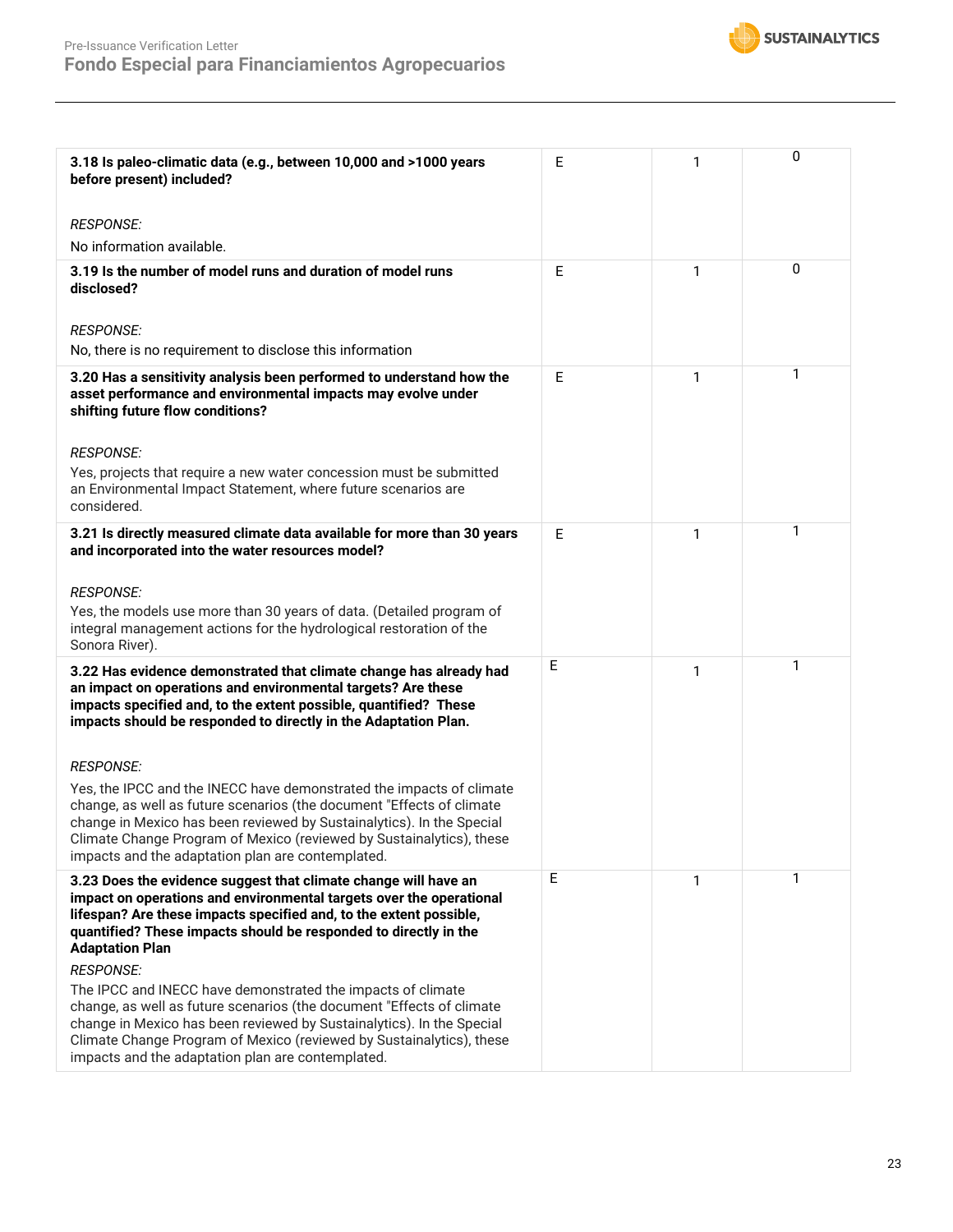

| 3.24 Is there a discussion of the uncertainties associated with<br>projected climate impacts on both operations and environmental<br>impacts? | E |            |    |
|-----------------------------------------------------------------------------------------------------------------------------------------------|---|------------|----|
| <i>RESPONSE:</i><br>No information available.                                                                                                 |   |            |    |
|                                                                                                                                               |   |            |    |
| <b>TOTAL DIAGNOSTIC SCORE</b>                                                                                                                 |   | $MAX = 24$ | 18 |

## SECTION 4: NATURE-BASED SOLUTIONS

(To be completed for nature-based-solutions and hybrid water infrastructure only)

**Entire section is not applicable**

## SECTION 5: ADAPTATION PLAN

| <b>Criteria</b>                                                                                                                                                                                                                                                                                                                                                                                                                                                                                                                                                                                                                                                              | Evidence (E)/<br>Disclosure (D) | <b>Max</b><br><b>Score</b> | <b>Actual</b><br><b>Score</b> |
|------------------------------------------------------------------------------------------------------------------------------------------------------------------------------------------------------------------------------------------------------------------------------------------------------------------------------------------------------------------------------------------------------------------------------------------------------------------------------------------------------------------------------------------------------------------------------------------------------------------------------------------------------------------------------|---------------------------------|----------------------------|-------------------------------|
| AP 1. Is there a plan to restore or secure lost/modified ecosystem<br>functions / species?<br><b>RESPONSE:</b>                                                                                                                                                                                                                                                                                                                                                                                                                                                                                                                                                               | E                               | 1                          | 1                             |
| Yes, for new projects that require the submission of an Environmental<br>Impact Statement, which includes the proposal to restore some<br>impact to species and ecosystem functions (General Law of<br>Ecological Equilibrium and Environmental Protection, Art. 28). This<br>proposal in the MIA must be specified in the corresponding<br>Resolution.                                                                                                                                                                                                                                                                                                                      |                                 |                            |                               |
| AP 2. Is the adaptation plan for environmental targets / infrastructure<br>robust across specified observed / recent climate conditions? Confer<br><b>Vulnerability Assessment (VA).</b><br><b>RESPONSE:</b><br>The Regulation of the General Law of Ecological Equilibrium and<br>Environmental Protection (RLGEEPA), in articles 12 and 13, mandates<br>that for the construction of the MIA, environmental forecasts and, where<br>appropriate, evaluation of alternatives, the identification of the<br>methodological instruments and technical elements that support the<br>indicated information, as well as climatological and geographic<br>vulnerability analysis. | E                               | 1                          | 1                             |
| AP 3. Is the adaptation plan for environmental targets / infrastructure<br>robust across specified <i>projected</i> climate conditions? Confer VA.<br><b>RESPONSE:</b><br>The Regulation of the General Law of Ecological Equilibrium and<br>Environmental Protection (RLGEEPA), in articles 12 and 13, mandates<br>that for the construction of the MIA, environmental forecasts and,<br>where appropriate, evaluation of alternatives, the identification of the<br>methodological instruments and technical elements that support the<br>indicated information, as well as climatological and geographic<br>vulnerability analysis.                                       | E                               | 1                          | 1                             |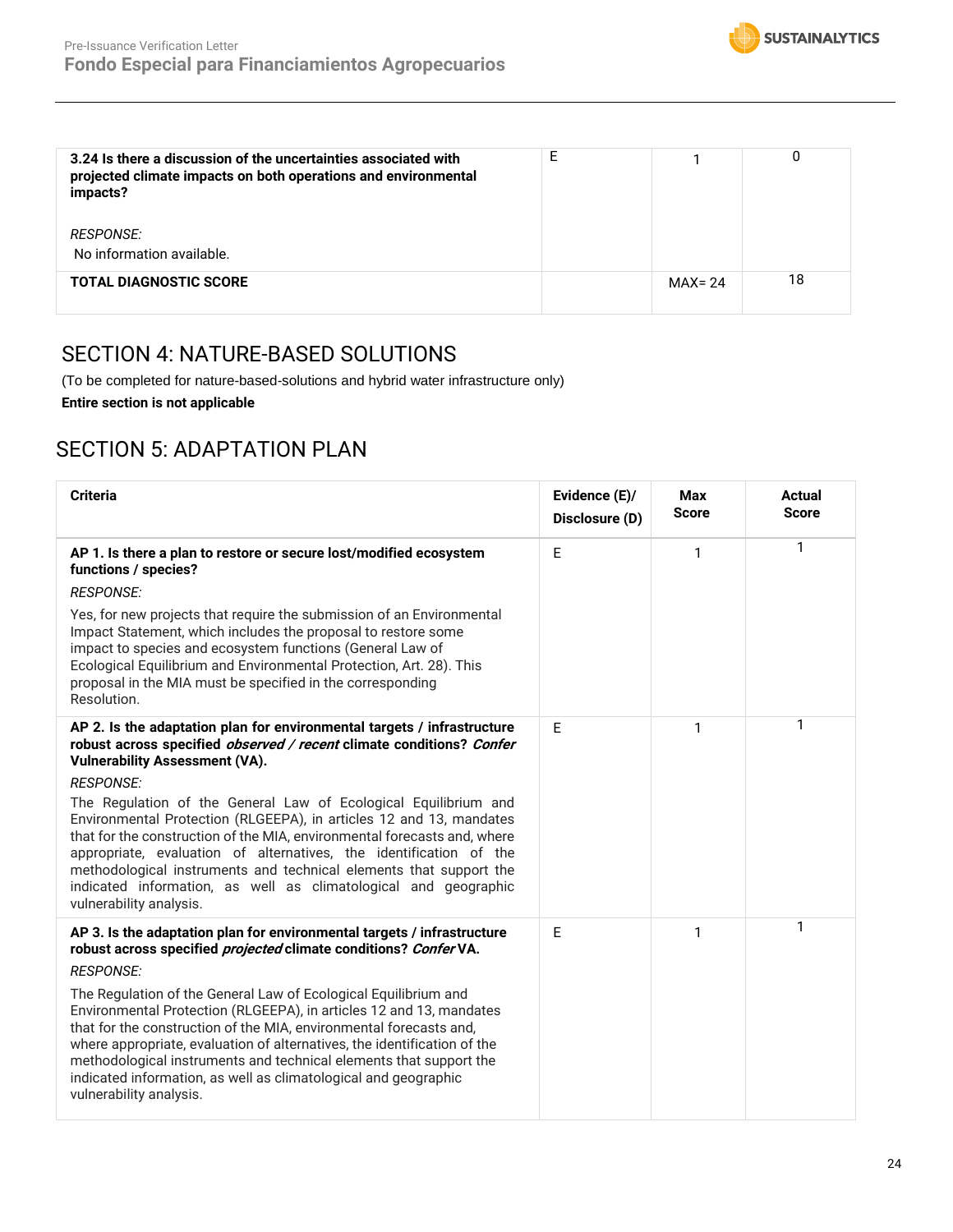

| AP 4. Is there a monitoring plan designed to track ongoing progress<br>and impacts to inform future decisions?<br><i>RESPONSE:</i><br>At the level of water use, CONAGUA is responsible for monitoring and<br>monitoring compliance with the different environmental laws and<br>regulations, with 4,999 monitoring sites. | F |           |   |
|----------------------------------------------------------------------------------------------------------------------------------------------------------------------------------------------------------------------------------------------------------------------------------------------------------------------------|---|-----------|---|
| AP 5. Is there a plan to reconsider on a periodic basis the VA for<br>operational parameters, governance and allocation shifts, and<br>environmental performance targets?<br><i>RESPONSE:</i>                                                                                                                              | F |           | 0 |
| No information provided.                                                                                                                                                                                                                                                                                                   |   |           |   |
| <b>TOTAL ADAPTATION PLAN SCORE</b>                                                                                                                                                                                                                                                                                         |   | $MAX = 5$ | 4 |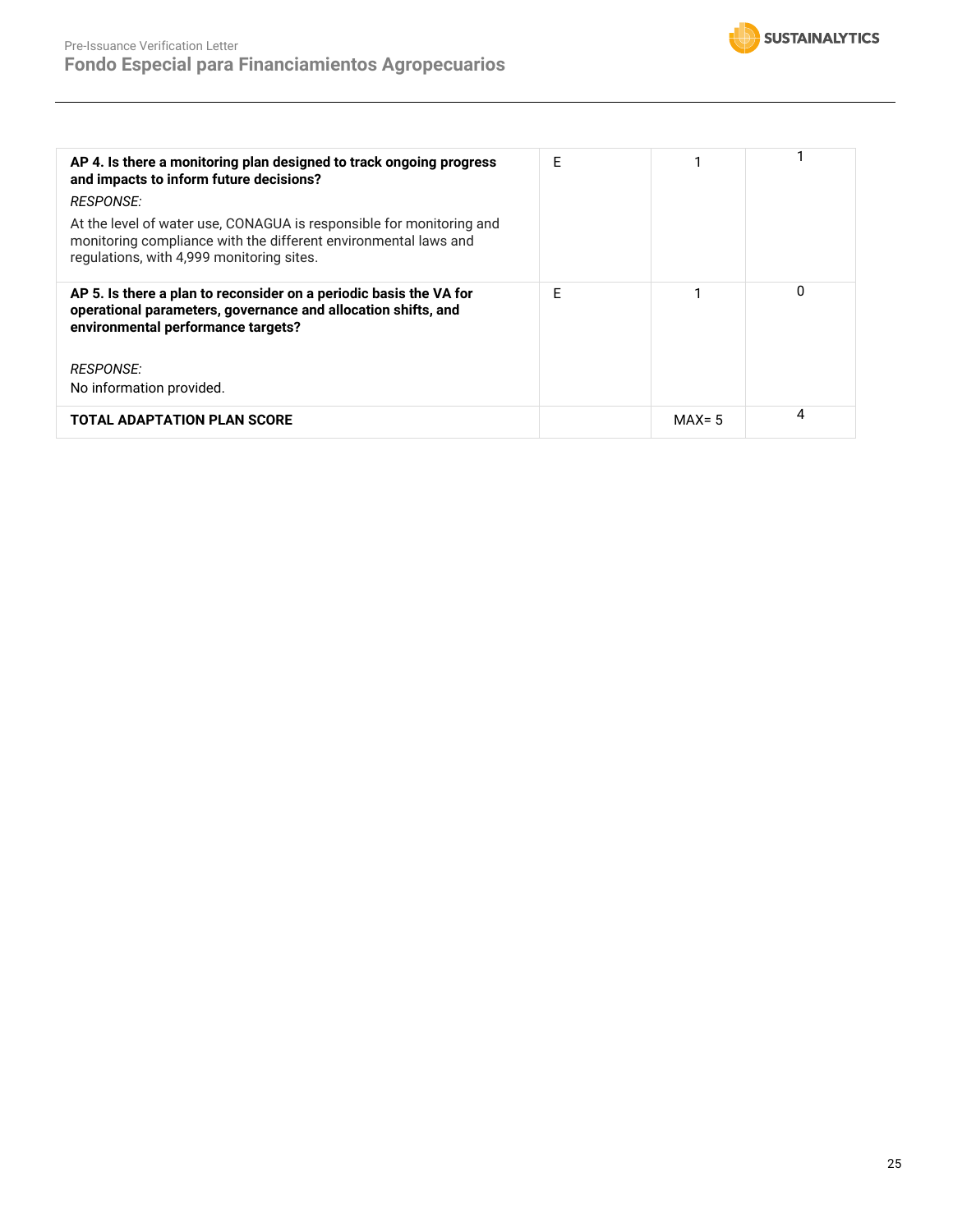# **Schedule 4: Mitigation Assessment for Evaluating the Issuer's Vulnerability Assessment & Adaptation Plan for Protected Agriculture Projects**

### *Overview*

To demonstrate compliance with the CBI Horticultural Greenhouse Criteria, it is the issuer's responsibility to provide the below information to prove compliance with each criteria of the *4.1 Mitigation Component.* The issuer is asked to provide confirmation under each of the mitigation components, and to provide supporting evidence wherever possible, except for criteria five, where specific policy evidence is requested. Sustainalytics will then provide an assessment on the information provided for each mitigation component criteria.

For *4.2 Adaptation and Resilience Component,* the issuer is asked to provide confirmation under the adaptation and resilience criteria, and to provide supporting evidence where possible. Sustainalytics will then provide an assessment on the information provided

For *4.3 Recommended Best Practice*, the issuer is encouraged to share this information at a project level as it demonstrates best practice to investors, this information will not be assessed by Sustainalytics or CBI, as it is for informational purposes only.

## *4.1 Mitigation Component*

|    | <b>Mitigation Criteria</b>                                                                                                 | <b>Evidence Provided</b>                                                                                                                                                                                                                                                                                                                                           | <b>Sustainalytics Assessment</b> |
|----|----------------------------------------------------------------------------------------------------------------------------|--------------------------------------------------------------------------------------------------------------------------------------------------------------------------------------------------------------------------------------------------------------------------------------------------------------------------------------------------------------------|----------------------------------|
| 1. | Operations are fully enclosed with<br>permeable or non-permeable air<br>envelope and designed for year-round<br>production | CONFIRM: (Yes/No) YES<br>EVIDENCE: (only if posible)<br>Evidence is provided that<br>confirms 17 fully enclosed<br>greenhouses designed for year-<br>round production were included.<br>Evidence is provided in the<br>summary of the characteristics of<br>the generated portfolio projects.                                                                      | <b>None</b>                      |
| 2. | Where heating is used, it is only for<br>defense against cold in winter months.                                            | CONFIRM: (Yes/No) Yes<br>EVIDENCE: (only if possible)<br>It is confirmed that only projects<br>in which heating is used less than<br>90 days per year (3 winter<br>months) were selected.<br>Evidence is provided in the<br>summary of the characteristics of<br>the projects in the portfolio. There<br>are 17 greenhouse projects that<br>meet all the criteria. | None                             |
| 3. | Only uses passive cooling, active<br>ventilation is permitted only for<br>managing heat and relative humidity.             | CONFIRM: (Yes/No) Yes<br>EVIDENCE: (only if possible)<br>It is confirmed that only projects<br>with low energy consumption<br>were selected, thereby ensuring<br>that they do not use active cooling<br>system.                                                                                                                                                    | None                             |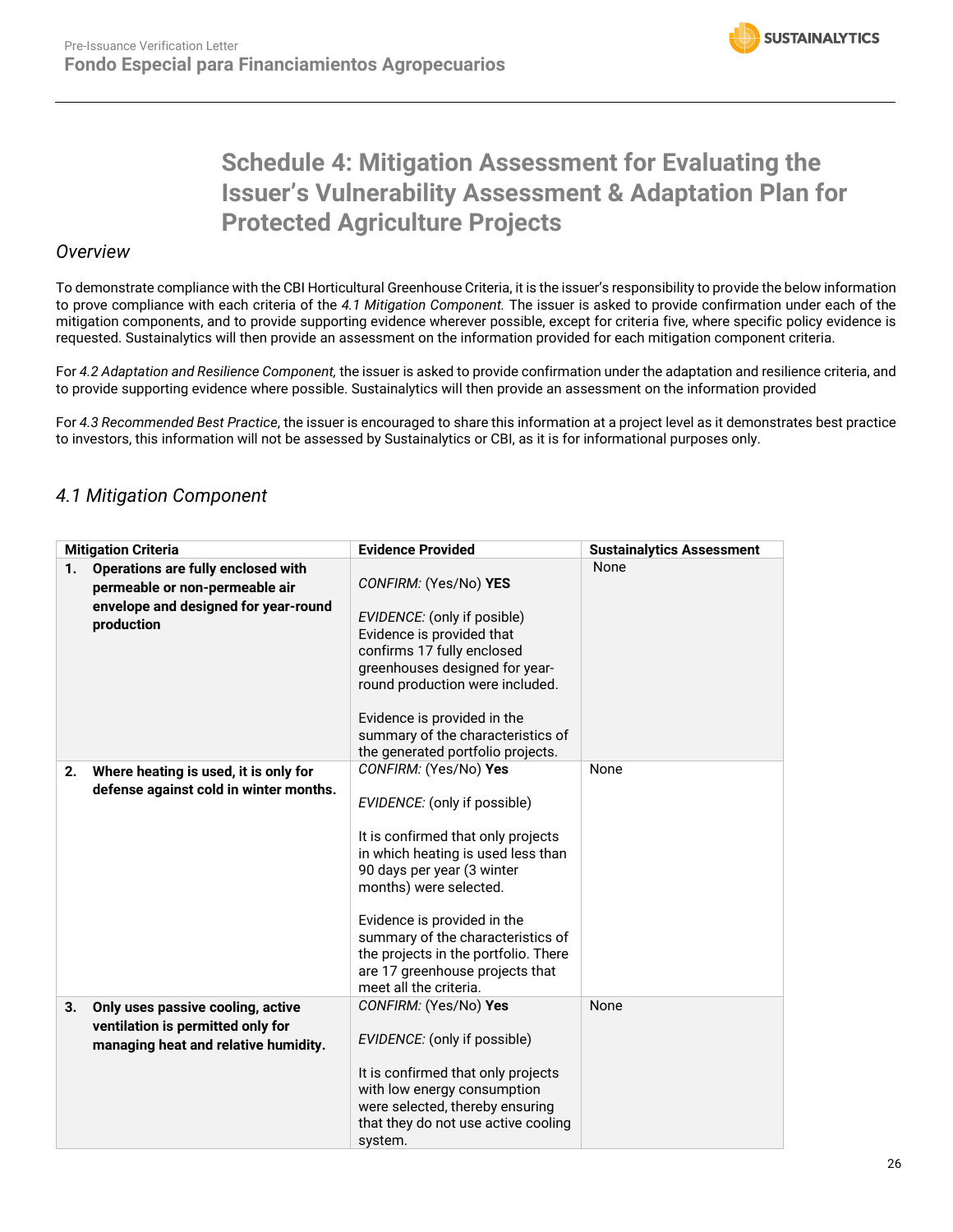

|    |                                      | Evidence is provided in the              |             |
|----|--------------------------------------|------------------------------------------|-------------|
|    |                                      | summary of the characteristics of        |             |
|    |                                      | the projects in the portfolio. There     |             |
|    |                                      | are 17 greenhouse projects that          |             |
|    |                                      | meet all criteria.                       |             |
| 4. | Where irrigation is used, it must be | CONFIRM: (Yes/No) Yes                    | None        |
|    | drip, micro-aspersion or fertigation |                                          |             |
|    | only, with monitoring                | EVIDENCE: (only if possible)             |             |
|    |                                      |                                          |             |
|    |                                      | It is confirmed that only projects       |             |
|    |                                      | that use drip or micro-sprinkler         |             |
|    |                                      | irrigation with monitoring were          |             |
|    |                                      | selected.                                |             |
|    |                                      |                                          |             |
|    |                                      | Evidence is provided in the              |             |
|    |                                      | summary of the characteristics of        |             |
|    |                                      | the projects in the portfolio. There     |             |
|    |                                      | are 17 greenhouse projects that          |             |
|    |                                      | meet all the criteria.                   |             |
|    |                                      |                                          |             |
| 5. |                                      | CONFIRM: (Yes/No) Yes                    | <b>None</b> |
|    | Commitment to reuse or recycle used  |                                          |             |
|    | plastic sheeting and tubing, with a  | <b>EVIDENCE:</b> (Required to disclose a |             |
|    | demonstrable policy or plan          | policy or plan)                          |             |
|    |                                      |                                          |             |
|    |                                      | It is confirmed that only projects       |             |
|    |                                      | that reuse or recycle plastics were      |             |
|    |                                      | selected. Likewise, in order to          |             |
|    |                                      | guarantee responsible disposal of        |             |
|    |                                      | plastics, only projects with at least    |             |
|    |                                      | one certification of good practices      |             |
|    |                                      | and for export markets were              |             |
|    |                                      | selected.                                |             |
|    |                                      |                                          |             |
|    |                                      | Evidence is provided in the              |             |
|    |                                      | summary of the characteristics of        |             |
|    |                                      | the projects in the portfolio. There     |             |
|    |                                      | are 17 greenhouse projects that          |             |

## *4.2 Adaptation and Resilience Requirements*

Compared to open-field production, greenhouses and other forms of protected agriculture represent a favorable strategy for increasing resilience through the following: (i) Greatly reducing vulnerability and increasing resilience to changing meteorological conditions and related physical (e.g. soil erosion) and pathogen (e.g. insects, bacteria, fungi) impacts; (ii) Reducing water consumption through efficiency and recovery; and (iii) Improving farm income through productivity increases, improved crop price based on quality and seasonality, and reduced crop damage and loss.

For these reasons, there is just one requirement on the adaptation & resilience component:

| No use of chemicals in the Stockholm<br>Convention or 1a or 1b in the WHO<br>classification of pesticides by hazard<br><b>Compliance with the Rotterdam</b><br><b>Convention where relevant</b> | CONFIRM: (Yes/No) Yes<br>EVIDENCE: (only if possible)<br>It is confirmed that only projects<br>that do not use banned chemical<br>products have been selected for<br>export markets. | None |
|-------------------------------------------------------------------------------------------------------------------------------------------------------------------------------------------------|--------------------------------------------------------------------------------------------------------------------------------------------------------------------------------------|------|
|-------------------------------------------------------------------------------------------------------------------------------------------------------------------------------------------------|--------------------------------------------------------------------------------------------------------------------------------------------------------------------------------------|------|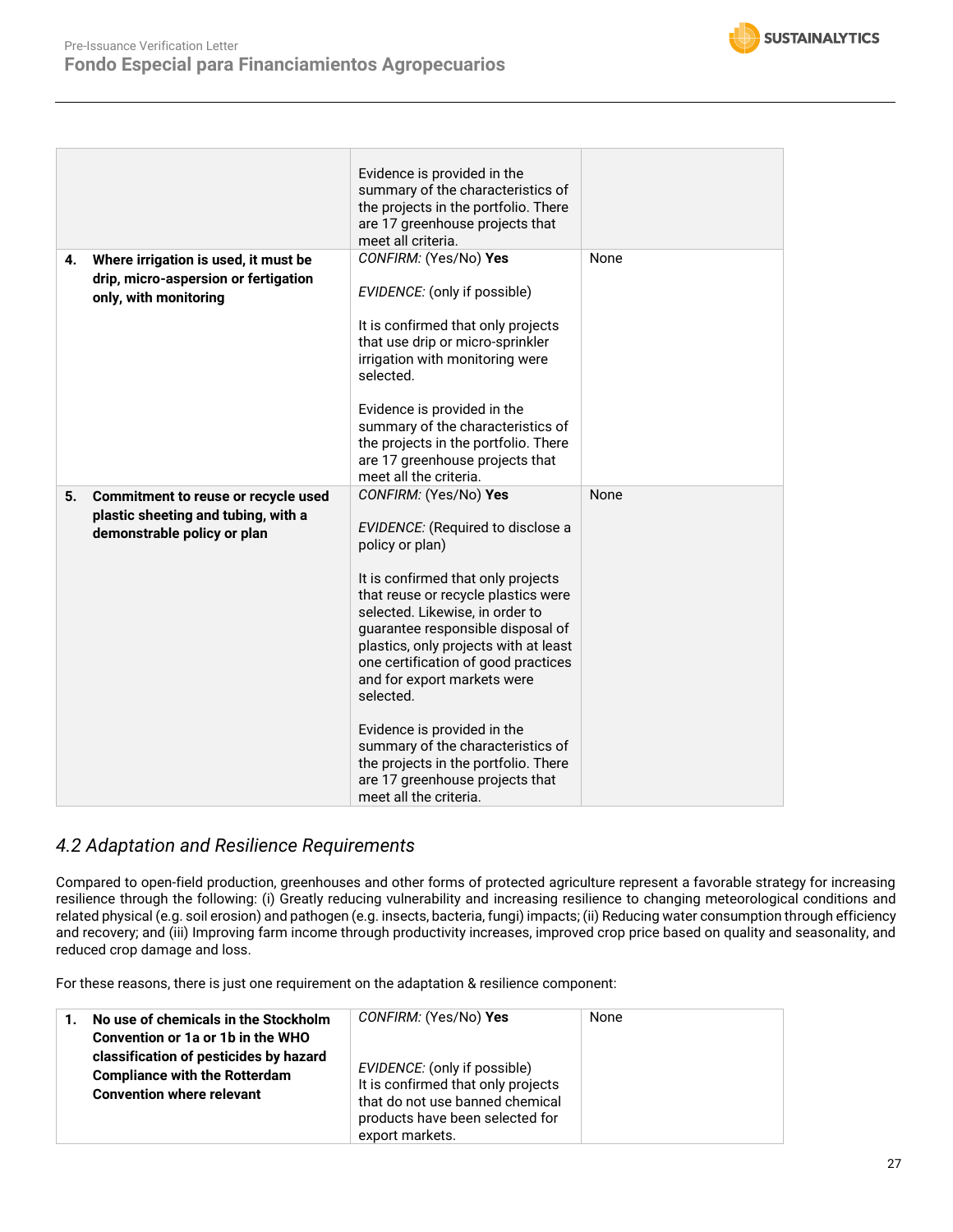

| Evidence is provided in the<br>summary of the characteristics of<br>the projects in the portfolio. There<br>are 17 greenhouse projects that<br>meet all the criteria. |
|-----------------------------------------------------------------------------------------------------------------------------------------------------------------------|
|-----------------------------------------------------------------------------------------------------------------------------------------------------------------------|

## *4.3 Recommended Best Practice*

To demonstrate best practice, it is recommended that issuers disclose the following information for each project. This information is used to demonstrate best practice to investors only, CBI certification does not depend on the provision of this information.

The table below lists PA projects that meet the criteria established by CBI in relation to mitigation and adaptation and are identified below in accordance to best practice. Because of the issue of bank secrecy that the Law of Credit Institutions established in article 142, it is not possible to give the name of the company or person in charge of the projects and they have been identified below with through project code names.

| Project Name | Sealed<br>operations with<br>soil cover and<br>integral air<br>envelope? (Y/N) | Production<br>in<br>substrates?<br>(Y/N) | Use water<br>recovery<br>and re-use<br>systems?<br>(Y/N) | Disclose the use of<br>chemicals in class<br>2 of the WHO<br>classification of<br>pesticides by<br>hazards | <b>Technology Type</b> |
|--------------|--------------------------------------------------------------------------------|------------------------------------------|----------------------------------------------------------|------------------------------------------------------------------------------------------------------------|------------------------|
| 1900922      | Yes                                                                            | Yes                                      | <b>No</b>                                                | N/A                                                                                                        | Greenhouse             |
| 1828118      | Yes                                                                            | Yes                                      | <b>No</b>                                                | N/A                                                                                                        | Greenhouse             |
| 1852713      | Yes                                                                            | Yes                                      | <b>No</b>                                                | N/A                                                                                                        | Greenhouse             |
| 1882750      | Yes                                                                            | Yes                                      | No.                                                      | N/A                                                                                                        | Greenhouse             |
| 1867679      | Yes                                                                            | Yes                                      | <b>No</b>                                                | N/A                                                                                                        | Greenhouse             |
| 1815309      | Yes                                                                            | <b>No</b>                                | <b>No</b>                                                | N/A                                                                                                        | Greenhouse             |
| 1828222      | Yes                                                                            | <b>No</b>                                | <b>No</b>                                                | N/A                                                                                                        | Greenhouse             |
| 1826577      | Yes                                                                            | <b>No</b>                                | <b>No</b>                                                | N/A                                                                                                        | Greenhouse             |
| 1868499      | Yes                                                                            | No                                       | No.                                                      | N/A                                                                                                        | Greenhouse             |
| 1858618      | Yes                                                                            | <b>No</b>                                | <b>No</b>                                                | N/A                                                                                                        | Greenhouse             |
| 1864787      | Yes                                                                            | Yes                                      | <b>No</b>                                                | N/A                                                                                                        | Greenhouse             |
| 1897036      | Yes                                                                            | Yes                                      | <b>No</b>                                                | N/A                                                                                                        | Greenhouse             |
| 1890195      | Yes                                                                            | Yes                                      | <b>No</b>                                                | N/A                                                                                                        | Greenhouse             |
| 1886547      | Yes                                                                            | Yes                                      | <b>No</b>                                                | N/A                                                                                                        | Greenhouse             |
| 1845938      | Yes                                                                            | Yes                                      | <b>No</b>                                                | N/A                                                                                                        | Greenhouse             |
| 1830783      | Yes                                                                            | Yes                                      | No                                                       | N/A                                                                                                        | Greenhouse             |
| 1830784      | Yes                                                                            | Yes                                      | <b>No</b>                                                | N/A                                                                                                        | Greenhouse             |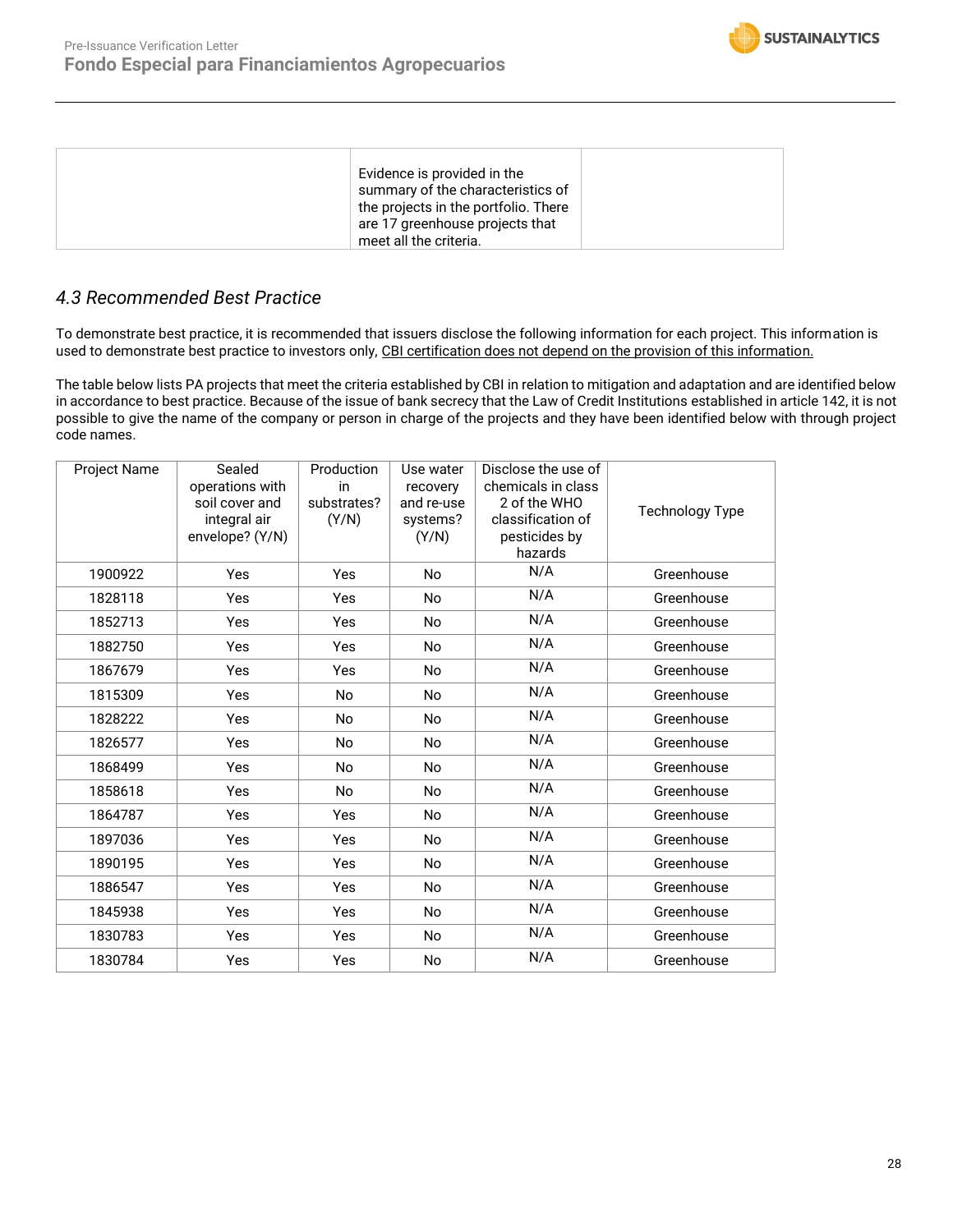# **Schedule 5: Compliance Criteria for Forestry Plantation Mitigation Assessment for Evaluating the Issuer's Vulnerability Assessment & Adaptation Plan for Forestry Plantation Projects**

### *Overview*

To demonstrate compliance with the CBI Forestry Criteria, it is the issuer's responsibility to provide the below information to prove compliance with each criteria of the *3.2 Requirements for plantation forestry.* The issuer is asked to demonstrate compliance under each of the mitigation, resilience and free, prior and informed consent (FPIC) components and to provide supporting evidence wherever possible. Sustainalytics will then provide an assessment on the information provided for each mitigation component criteria.

## *5.1 Requirement 1: Mitigation Component*

| <b>Component</b> | <b>Requirement</b>                                                                                | <b>Demonstration of compliance</b>                                                                                                                                  | Sustainalytics'<br><b>Assessment</b> |
|------------------|---------------------------------------------------------------------------------------------------|---------------------------------------------------------------------------------------------------------------------------------------------------------------------|--------------------------------------|
| Mitigation       | No natural landscape conversion<br>since 2010                                                     | FSC certification prior to 2010 and/or reference to prior<br>forestry licenses or land use plans, in order to<br>demonstrate no conversion of peatlands since 2010. | <b>YES</b>                           |
|                  | Carbon stocks of forests or other<br>habitats are maintained through<br>good management practices | <b>FSC</b> certification                                                                                                                                            | <b>YES</b>                           |

### *5.2 Requirement 2: Resilience Component*

| <b>Component</b> | <b>Requirement</b>                                                                                                                         | Demonstration of compliance                                                                                                                                                                                      | Sustainalytics'<br><b>Assessment</b>    |
|------------------|--------------------------------------------------------------------------------------------------------------------------------------------|------------------------------------------------------------------------------------------------------------------------------------------------------------------------------------------------------------------|-----------------------------------------|
| Resilience       | Impacts that climate change may<br>cause to the resilience of the forest,<br>land or surrounding ecosystem are<br>understood and mitigated | To demonstrate compliance with this element of the<br>criteria, all assets and projects must satisfy the<br>requirements of the checklist detailed under the Climate<br>Adaptation & Resilience Checklist below. | $YES - See$<br>checklist table<br>below |
|                  | General health of forests or other<br>habitats is maintained through good<br>management practices                                          | <b>FSC</b> certification                                                                                                                                                                                         | <b>YES</b>                              |

## *Resiliency checklist*

| <b>Climate and Adaptation &amp; Resilience Checklist</b> |                                                                                                         |                                                                                                                                                                                                                                                                                                                                                                                                                                                                                                            |                   |  |  |
|----------------------------------------------------------|---------------------------------------------------------------------------------------------------------|------------------------------------------------------------------------------------------------------------------------------------------------------------------------------------------------------------------------------------------------------------------------------------------------------------------------------------------------------------------------------------------------------------------------------------------------------------------------------------------------------------|-------------------|--|--|
| <b>Section</b>                                           | <b>Requirement</b><br><b>Demonstration of compliance</b>                                                |                                                                                                                                                                                                                                                                                                                                                                                                                                                                                                            | Sustainalytics'   |  |  |
|                                                          |                                                                                                         |                                                                                                                                                                                                                                                                                                                                                                                                                                                                                                            | <b>Assessment</b> |  |  |
|                                                          | The future climate change related<br>risks and vulnerabilities to the<br>asset/site have been evaluated | All projects must have been assessed in the context of<br>Mexico's Atlas Nacional de Vulnerabilidad al Cambio<br>Climático, with a Preventative Technical Audit having<br>been submitted to the relevant permit-granting authority<br>demonstrating compliance with an appropriate Forest<br>Management Program which accounts for climate<br>change adaptation, forest protection, conservation and<br>restoration of ecosystems. The Forest Management<br>Program of each Project is valid for 10 years. | <b>YES</b>        |  |  |
| 2                                                        | A plan has been designed and<br>implemented to mitigate and adapt<br>to the climate risks and           | Forest management plans, which are required to be<br>submitted to the Ministry of the Environment and Natural<br>Resources (SEMARNAT) before any permits are granted,<br>are required by law to comply with the Ley General de                                                                                                                                                                                                                                                                             | <b>YES</b>        |  |  |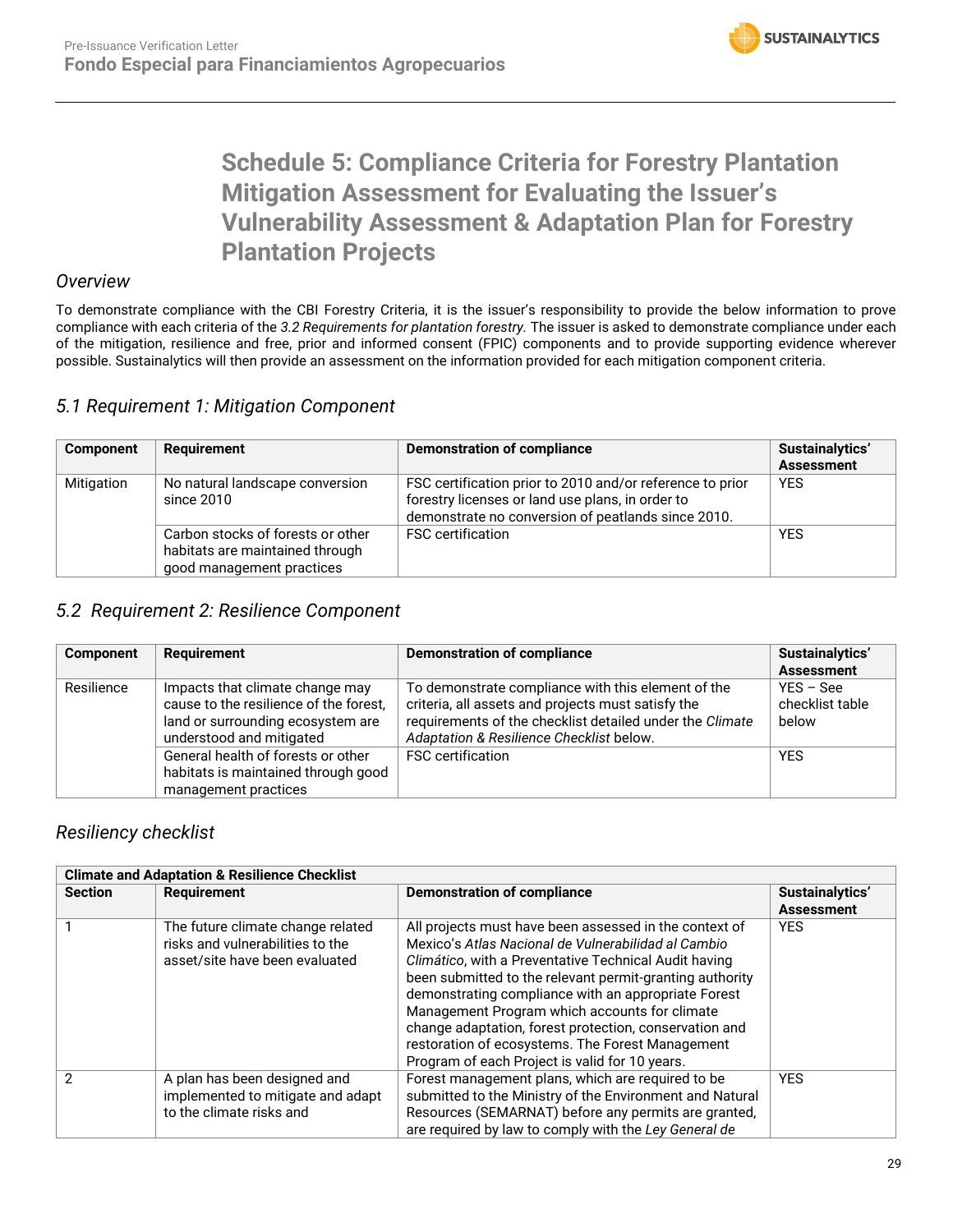

| vulnerabilities identified and to<br>improve the resilience of the assets     | Desarrollo Forestal Sustentable and take into account the<br>National Adaptation Policy within the framework of the<br>National Climate Change System. Measures include<br>plans against desertification, forest land degradation and<br>for climate change mitigation and adaptation.                  |            |
|-------------------------------------------------------------------------------|---------------------------------------------------------------------------------------------------------------------------------------------------------------------------------------------------------------------------------------------------------------------------------------------------------|------------|
| There is a plan in place to re-<br>evaluate the risks climate change<br>poses | Based on the Atlas de Escenarios de Cambio Climático,<br>ongoing approval of permits will be revaluated on a<br>yearly basis and are to be approved by the Ministry of the<br>Environment and Natural Resources (SEMARNAT) which<br>takes into consideration multiple climate change risk<br>scenarios. | <b>YES</b> |

## *5.3 Requirement 3: Free, Prior and Informed Consent (FPIC)*

| <b>Component</b> | Reauirement                                                                                    | Demonstration of compliance | <b>Sustainalytics'</b><br><b>Assessment</b> |
|------------------|------------------------------------------------------------------------------------------------|-----------------------------|---------------------------------------------|
| <b>FPIC</b>      | Free, Prior and Informed Consent is<br>practiced and implemented in the<br>project or activity | <b>FSC certification</b>    | <b>YES</b>                                  |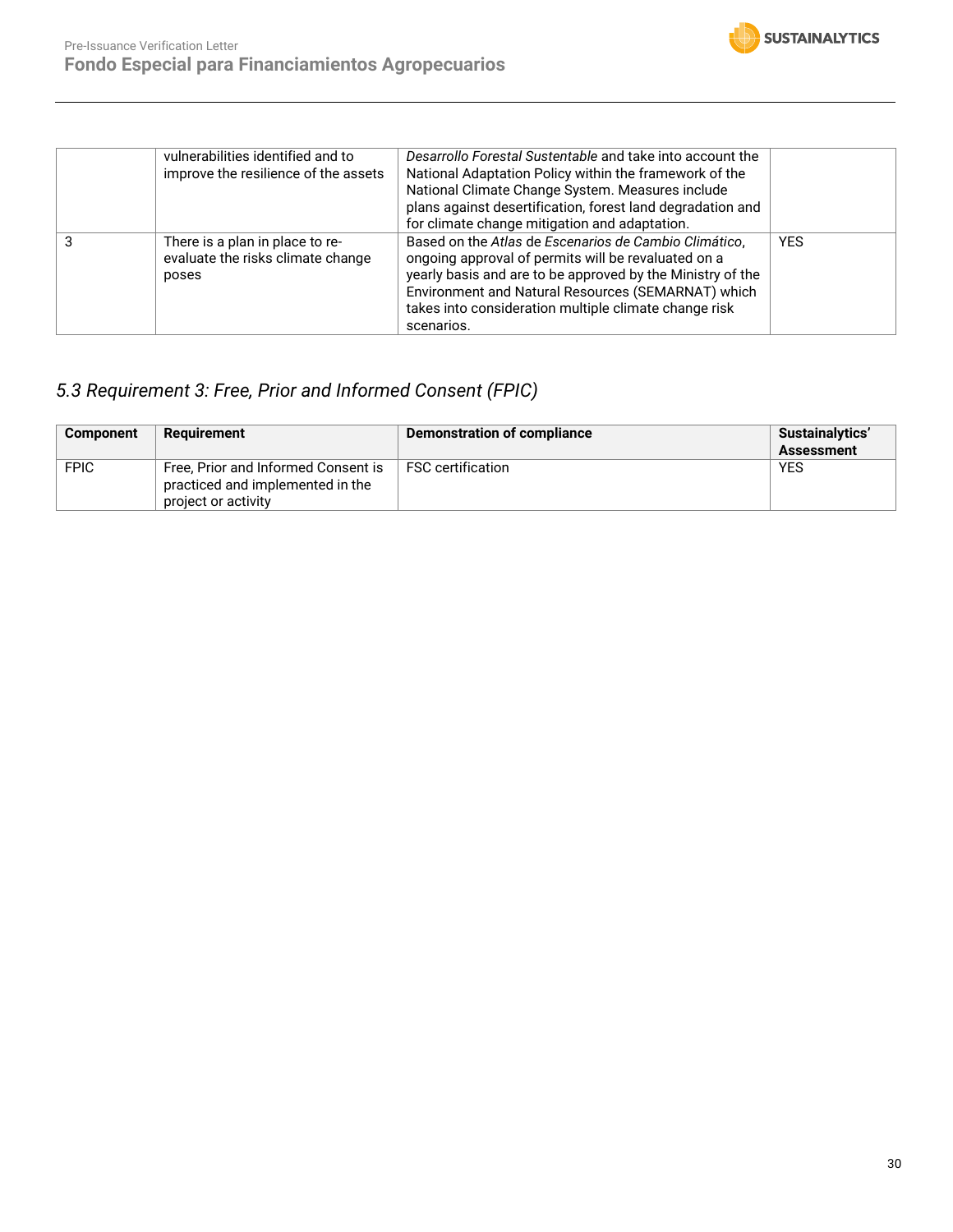## **Disclaimer**

© Sustainalytics 2019. All rights reserved.

The intellectual property rights to the information contained herein is vested exclusively in Sustainalytics. No part of this deliverable may be reproduced, disseminated, comingled, used to create derivative works, furnished in any manner, made available to third parties or published, parts hereof or the information contained herein in any form or in any manner, be it electronically, mechanically, through photocopies or recordings without the express written consent of Sustainalytics.

As the information herein is based on information made available by the issuer, the information is provided "as is" and, therefore Sustainalytics does not warrant that the information presented in this deliverable is complete, accurate or up to date, nor assumes any responsibility for errors or omissions and Sustainalytics will not accept any form of liability for the substance of the deliverable and/or any liability for damage arising from the use of this deliverable and/or the information provided in it. Any reference to third party names is for appropriate acknowledgement of their ownership and does not constitute a sponsorship or endorsement by such owner.

Nothing contained in this deliverable shall be construed as to make a representation or warranty on the part of Sustainalytics, express or implied, regarding the advisability to invest in companies, selection of projects or make any kind of business transactions. It shall not be construed as an investment advice (as defined in the applicable jurisdiction), nor be interpreted and construed as an assessment of the issuer's economic performance, financial obligations nor its creditworthiness.

The issuer is fully responsible for certifying and ensuring the compliance with its commitments, for their implementation and monitoring.